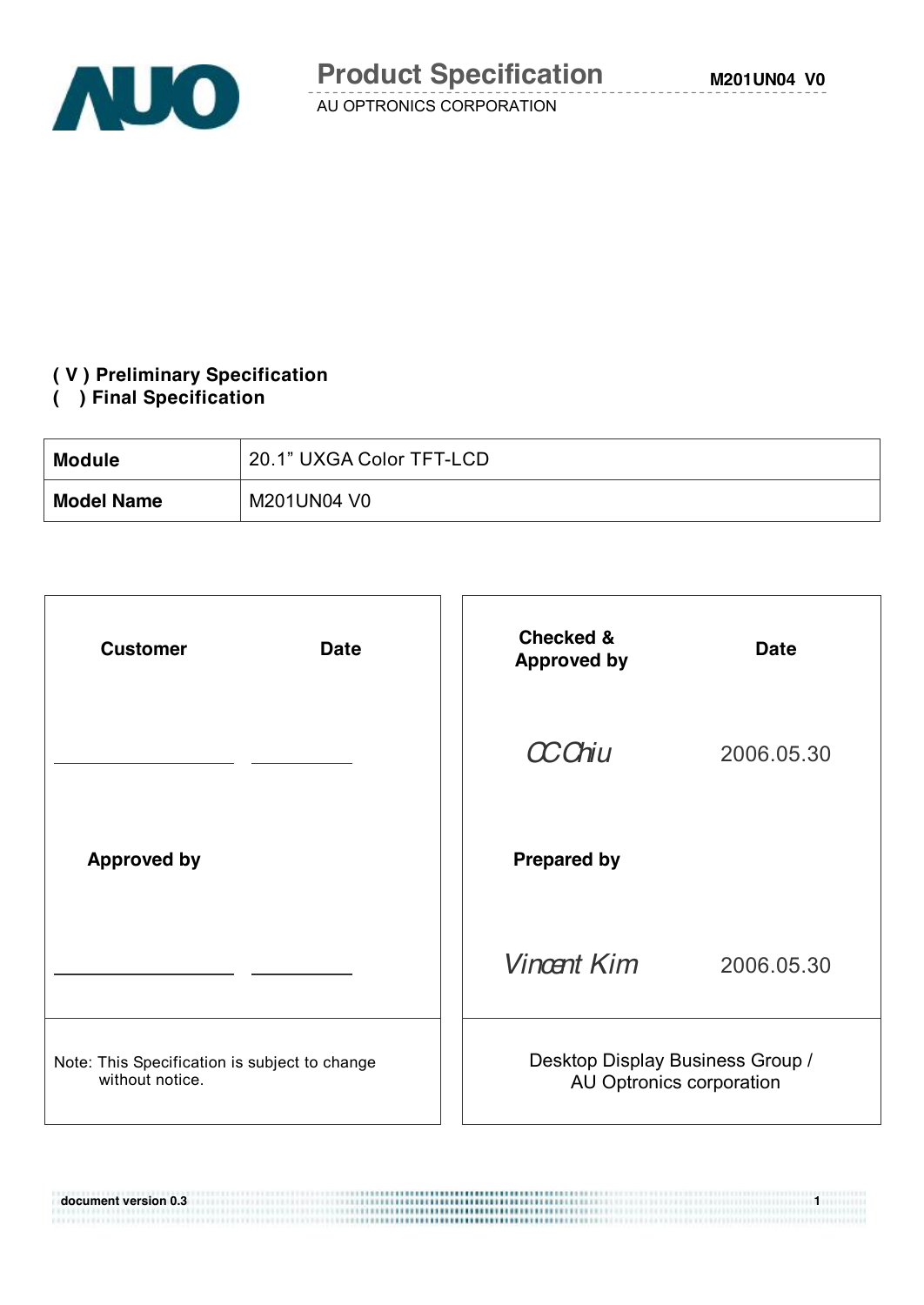

# **Contents**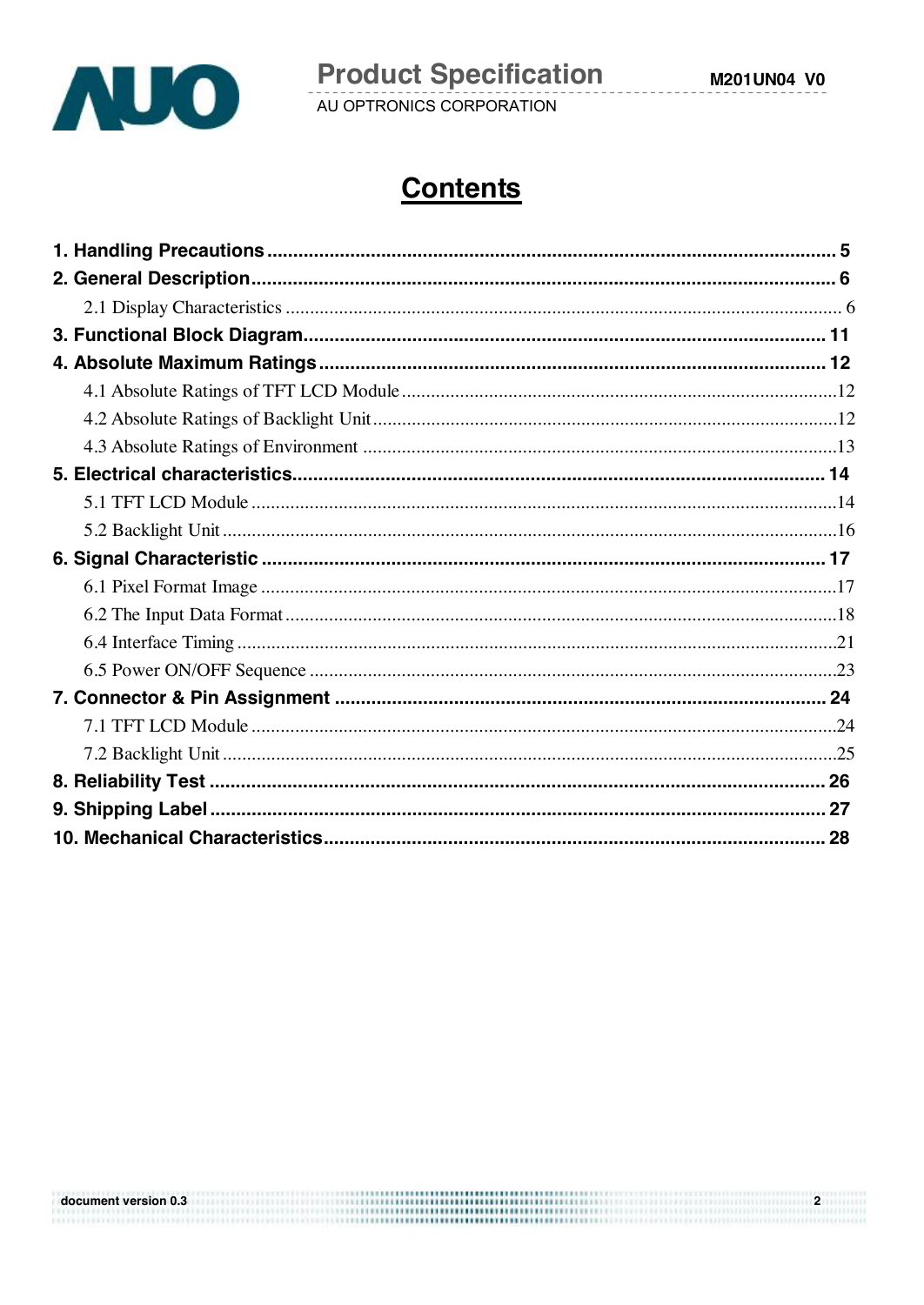

#### **Record of Revision**

| <b>Version</b>     |      |                                                                                                                                                                                                                                                                                                                                                                                           |                                                                                                                                                                                                                                                                                                                                                                                             |        |
|--------------------|------|-------------------------------------------------------------------------------------------------------------------------------------------------------------------------------------------------------------------------------------------------------------------------------------------------------------------------------------------------------------------------------------------|---------------------------------------------------------------------------------------------------------------------------------------------------------------------------------------------------------------------------------------------------------------------------------------------------------------------------------------------------------------------------------------------|--------|
| and                | Page | Old description                                                                                                                                                                                                                                                                                                                                                                           | <b>New Description</b>                                                                                                                                                                                                                                                                                                                                                                      | Remark |
| <b>Date</b>        |      |                                                                                                                                                                                                                                                                                                                                                                                           |                                                                                                                                                                                                                                                                                                                                                                                             |        |
| 0.1 <br>2006/03/08 | All  | lFirst Edition for Customer                                                                                                                                                                                                                                                                                                                                                               | AII                                                                                                                                                                                                                                                                                                                                                                                         |        |
|                    |      | 4.2 Parameter guide line for CCFL<br>inveter                                                                                                                                                                                                                                                                                                                                              | 4.2 Parameter guide line for CCFL<br>inveter                                                                                                                                                                                                                                                                                                                                                |        |
| 0.2                | 19   | Max (Watt)<br>Min<br>Typ                                                                                                                                                                                                                                                                                                                                                                  | Min<br>Max (Watt)<br>Typ                                                                                                                                                                                                                                                                                                                                                                    |        |
| 2006/04/12         |      | VCFL:<br>744<br>820                                                                                                                                                                                                                                                                                                                                                                       | VCFL:<br>815<br>738                                                                                                                                                                                                                                                                                                                                                                         |        |
|                    |      | PCFL:<br>37<br>31.3                                                                                                                                                                                                                                                                                                                                                                       | PCFL:<br>26.08<br>22.14                                                                                                                                                                                                                                                                                                                                                                     |        |
|                    | 20   | 5.0 $\sim$ 8.0 Environment test                                                                                                                                                                                                                                                                                                                                                           | <b>5.0 Reliability test</b>                                                                                                                                                                                                                                                                                                                                                                 |        |
| 0.3<br>2006/05/30  | 5    | 2.1 Display Characteristics<br>Display Mode: Normally White<br>White Luminance : 300 cd/m <sup>2</sup> (Typ)<br>Power consumption(VDD line + CCFL line):<br>29W(typ.)(w/o inverter, full white pattern)<br>Electrical Interface : Even/Odd R/G/B data, 3<br>sync signal, clock<br>Temperature range:<br>Operating:0 to 50, Storage(Shipping): -20 to<br>+60                               | 2.1 Display Characteristics<br>Display Mode: TN Mode, Normally White<br>White Luminance: 300 cd/m <sup>2</sup> @ 7.5mA (Typ)<br>Power consumption(VDD line + CCFL line):<br>28W(typ.)(w/o inverter, full black pattern)<br>Electrical Interface: Dual Channel LVDS<br>4.3 Absolute Ratings of Environment<br>Operating Temperature (TOP): 0 to +50<br>Storage Temperature (TST): -20 to +60 |        |
|                    | 6    | 2.2 Optical characteristics<br>Flicker: --                                                                                                                                                                                                                                                                                                                                                | 2.2 Optical characteristics<br>Flicker: -20dB                                                                                                                                                                                                                                                                                                                                               |        |
|                    | 8    | <b>Note 5: Definition of Cross Talk(CT)</b><br>The Table 1989<br>202<br>174<br>าซ<br>$\mathbf{P}$<br>115<br>10<br>53.9<br>184 g uy Links<br>'84 unu√ swal<br>for your level<br>And percentage of thinens or of 3 Solar 2 top<br>. List a 100% = 10% mms . List and List beginness at location A and R<br>laj la 171, je 1889. – 1899. m. e. Li, kred Li, kred a grupu za zapovan Afond Bi | <b>Note 5: Definition of Cross Talk(CT)</b><br>Now be Delivition of Cross Tark (CT).<br>3TH YB 199.176 x 100 (3)<br>Aless<br>(A = Luminanese of massured location without gray, ave. C pattern (othn)).<br>YE ** Luminance of mass, real teacom with gray, every pactern (contra).<br>Azirbun Azma<br>∝<br>œ<br>NUCDAY.<br><b>STAR</b><br>sev OK                                            |        |
|                    |      | 4.1 Absolute Ratings of TFT LCD                                                                                                                                                                                                                                                                                                                                                           | 4.1 Absolute Ratings of TFT LCD                                                                                                                                                                                                                                                                                                                                                             |        |
|                    | 11   | <b>Module</b>                                                                                                                                                                                                                                                                                                                                                                             | Module                                                                                                                                                                                                                                                                                                                                                                                      |        |
|                    |      | Logic/LCD Drive Voltage: Min 0                                                                                                                                                                                                                                                                                                                                                            | Logic/LCD Drive Voltage: Min -0.3                                                                                                                                                                                                                                                                                                                                                           |        |
|                    |      | CCFL current(ICFL): 7.5 mA                                                                                                                                                                                                                                                                                                                                                                | CCFL current(ICFL): 8.0 mA                                                                                                                                                                                                                                                                                                                                                                  |        |
|                    |      | 4.1 Absolute Ratings of Environment                                                                                                                                                                                                                                                                                                                                                       | 4.1 Absolute Ratings of Environment                                                                                                                                                                                                                                                                                                                                                         |        |
|                    | 12   | Operating Humidity (HOP): Min 8                                                                                                                                                                                                                                                                                                                                                           | Operating Humidity(HOP): Min 5                                                                                                                                                                                                                                                                                                                                                              |        |
|                    |      | Storage Humidity (HST): Min 8                                                                                                                                                                                                                                                                                                                                                             | Storage Humidity(HST): Min 5                                                                                                                                                                                                                                                                                                                                                                |        |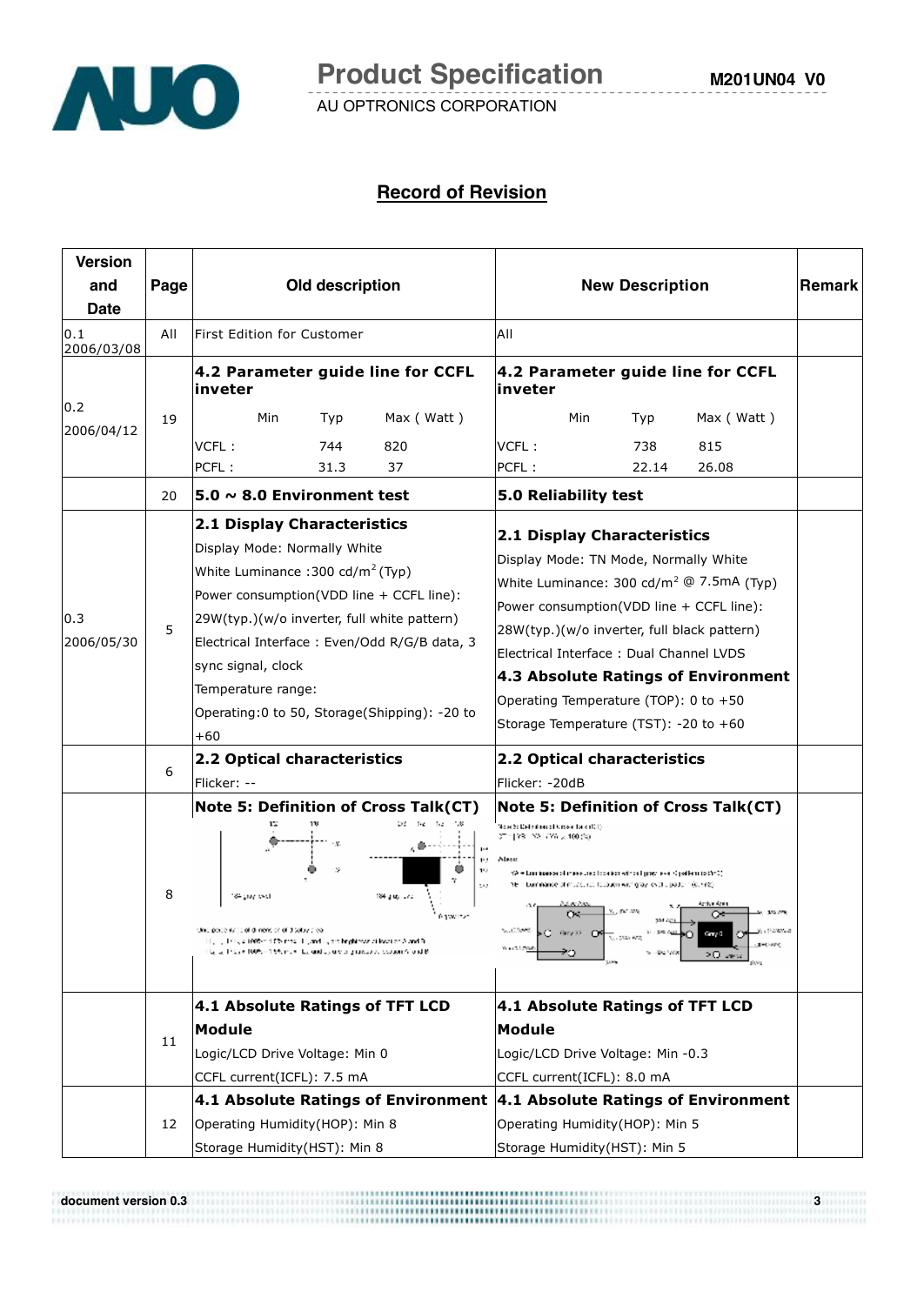

# **Product Specification**

**M201UN04 V0**

AU OPTRONICS CORPORATION

|    |                               |                                                                | 5.5.1 Power specification                                                                                                                                                                                              |                    |                     |                     |                                       |                       | 5.5.1 Power specification             |                          |                 |           |             |                                         |            |
|----|-------------------------------|----------------------------------------------------------------|------------------------------------------------------------------------------------------------------------------------------------------------------------------------------------------------------------------------|--------------------|---------------------|---------------------|---------------------------------------|-----------------------|---------------------------------------|--------------------------|-----------------|-----------|-------------|-----------------------------------------|------------|
|    | <b>Synth</b> 1<br>950         | <b>Backetts</b><br>Legislation of we                           | $\mathbf{C}$ as<br>یم ا<br>42<br>5                                                                                                                                                                                     | W.<br>55           | Units               |                     | Condition                             | Symble                | Parameter                             | M <sub>n</sub>           | Typ.            | Max.      | Unit        | Condition                               |            |
|    |                               | siday.                                                         |                                                                                                                                                                                                                        |                    | 594                 |                     |                                       | VDD                   | Logio1.CD Drive<br>Voltage            | 45                       | 5.0             | 5.5       | [Volt]      |                                         |            |
|    | EC<br>$\overline{\mathbf{u}}$ | 700 caneta<br>tha shivit ha mati                               | ă                                                                                                                                                                                                                      | <b>ED 16</b>       | п                   | 14,445              |                                       | <b>IDD</b>            | Input Current                         | $\sim$                   | 1.1             | 1.3       | 因.          | VDD- 5.0V. All Sluck Pullern<br>At 79Hz |            |
| 13 | PCD.                          | 200 Town                                                       | 成長                                                                                                                                                                                                                     | 4.1                | IM.                 |                     | Virebo, A 172 da Param.               | PDD                   | <b>VDD Power</b>                      | $\overline{\phantom{a}}$ | 5.5             | T 15      | [Waff]      | VDD- 5.0V. All Slack Pattern            |            |
|    | st Bipi                       | A readily                                                      |                                                                                                                                                                                                                        | 15,                | ШÝ                  |                     |                                       | Rush                  |                                       |                          |                 |           |             | At 75°b., Note 1                        |            |
|    |                               | tay victorian<br>First College                                 |                                                                                                                                                                                                                        |                    | C.B                 |                     |                                       |                       | <b>Innah Current</b>                  |                          |                 | 3.5       | W           | Note 2                                  |            |
|    | VLD at                        | a contro<br>Ley of CD Drow<br>Figure Holse                     |                                                                                                                                                                                                                        | 13.                | <b>Try</b><br>l r-a |                     |                                       |                       |                                       |                          |                 |           |             |                                         |            |
|    |                               |                                                                | 5.2 Backlight Unit                                                                                                                                                                                                     |                    |                     |                     |                                       |                       | 5.2 Backlight Unit                    |                          |                 |           |             |                                         |            |
|    | Symbol                        | Pasamalar                                                      | a K                                                                                                                                                                                                                    | Typ                | Nas                 | liths               | Condition                             |                       | Parameter                             | Mks.                     |                 | Typ.      | Max         | Unit                                    | Condition  |
|    | 30F                           | 22EL standard current                                          | c.C                                                                                                                                                                                                                    | $\overline{\cdot}$ | 80                  | W.Y                 | (15.250)                              |                       | CCFL Standard Current(ISCFL)          | 3.0.                     |                 | 7.5       | a.          | (YAA) FITTS                             | Note 2     |
|    | FCF                           | CCEL operation racce.                                          | 67                                                                                                                                                                                                                     | ŦΑ                 | 75                  | 'IM<br>m.           | (Tan25)Ca                             |                       | CCFL Operation Current/RCFL)          | 7.6                      |                 | 7.8       | -8.6        | <b>IVALITY</b>                          | Notel      |
|    |                               |                                                                |                                                                                                                                                                                                                        |                    |                     | H3                  |                                       |                       | CCFL Frequency/FCFL)                  | $-40$                    |                 | $^{55}$   | 60          | HHd                                     | Note 3.4   |
|    | UHL                           | OS-E hiegae ey                                                 | $\omega$                                                                                                                                                                                                               | 99                 | r.                  | 1544.               | بن^±ء−ن<br>h otto                     |                       | CCFL ignition Voltage/VCFL, Tam 0 [1] | 1600                     |                 | ÷         | $\sim$      | (Volt) and                              |            |
|    |                               |                                                                |                                                                                                                                                                                                                        |                    |                     |                     |                                       |                       | CCFL Ignition Voltage(VICF, Tax 25 L) | 1290                     |                 | $\sim$    | ÷           | [Volt] mea                              | Note 5     |
| 14 | WC L<br>ana.                  | COTL by Lon Volkege<br><b>Water 4</b>                          | <b>Hast</b>                                                                                                                                                                                                            |                    |                     | W.<br>IF.           | rta-PC)<br>NG 2                       |                       |                                       |                          | 788             | 738       | 905         |                                         |            |
|    | 99 FL<br>25°C)                | ODFL ig 11 00 Vollage<br>4: 81                                 | 1280                                                                                                                                                                                                                   |                    |                     | Nol.<br><b>'1M</b>  | (To 2010)<br>hade 2                   |                       | CCFL Operation Voltage (VCFL)         |                          | <b>IG SreAL</b> | 008 7.5mM | (@ SmA)     | [Volt] mis                              | Note 6     |
|    | <b>WEL</b>                    | CCFL Discharge Volkige                                         |                                                                                                                                                                                                                        | 126                | 8.2                 | W.<br>W.            | rta-180-<br>kom 3.                    |                       | CCFL Power Consumption(PCFL)          | ÷                        |                 | 22.14     | 28.90       | [Walt]                                  | Note 6     |
|    |                               |                                                                |                                                                                                                                                                                                                        |                    |                     |                     |                                       |                       |                                       | 40,000                   |                 |           |             |                                         |            |
|    | PCFL.                         | Peferonce)<br>ig Chris<br>CCTL Power companyplices.<br>gelanne |                                                                                                                                                                                                                        | 22.5               | 1815                | Test                | Tar25 Ca<br>NOL 2                     | CCFL Life Time(LTCFL) |                                       |                          |                 | 60,000    | $\sim$      | [Hour]                                  |            |
|    |                               |                                                                | 3.6.1. Timing Characteristics                                                                                                                                                                                          |                    |                     |                     |                                       |                       | 6.4.1. Timing Characteristics         |                          |                 |           |             |                                         |            |
|    |                               |                                                                |                                                                                                                                                                                                                        |                    |                     |                     |                                       |                       | llan                                  | Symbol                   |                 | Mm        | 1yp         | Vius.                                   | Uril       |
|    |                               | (DE Mode only)                                                 |                                                                                                                                                                                                                        |                    |                     |                     |                                       |                       | Dain C. K.                            | Tr.Br<br>ъ               |                 | 540       | a           | 65                                      | M H        |
|    | Signal                        | $1: P \rightarrow$                                             | Symbol                                                                                                                                                                                                                 |                    | Min.                | $\neg$ $\mathbf{r}$ | $\mathcal{V}_{\mathbf{R}\mathcal{C}}$ | The Callett<br>$+1$   | Portal<br><b>Display Area</b>         | Masjo)                   |                 | HF.       | 10:0<br>ыv. | NF.                                     | īd.<br>7dk |
|    |                               | Perkee                                                         | ÷,                                                                                                                                                                                                                     |                    | 1208                | 1150                |                                       | Visco A.<br>ъ         | Forfod                                | Ty.                      |                 | 1205      | 1230        |                                         | T٦         |
|    | $\sim 30\, {\rm G}$           |                                                                |                                                                                                                                                                                                                        |                    |                     |                     |                                       |                       | Digity And<br>Frame Rate              | theoly.<br>Е             |                 | 1200      | 1200<br>60  | 1000<br>75.                             | D.<br>-12  |
|    | Staller                       | 50kg                                                           | to spec                                                                                                                                                                                                                |                    | 12.0                | 1200                | 1250                                  | ħ                     |                                       |                          |                 |           |             |                                         |            |
|    |                               | Diambing.                                                      | Top(v)="Torv(+PWvs                                                                                                                                                                                                     |                    | ÷.                  | 20                  | $\cdot$                               | -h                    |                                       |                          |                 |           |             |                                         |            |
|    |                               |                                                                |                                                                                                                                                                                                                        |                    |                     |                     |                                       |                       |                                       |                          |                 |           |             |                                         |            |
| 20 | <b>Initrodesi</b>             | Person                                                         | л.                                                                                                                                                                                                                     |                    | 840                 | 1080                |                                       | A.                    |                                       |                          |                 |           |             |                                         |            |
|    | Section.                      | tatter                                                         | Talen(n)                                                                                                                                                                                                               |                    | 500                 | ato.                | 509                                   | $\mathcal{L}$         |                                       |                          |                 |           |             |                                         |            |
|    |                               | Dismitted                                                      | $\textcolor{blue}{\mathsf{Third}(h)}\textcolor{blue}{-}\textcolor{blue}{\mathsf{T}^*\textcolor{blue}{\mathsf{t}(h)}}\textcolor{blue}{+}\textcolor{blue}{\mathsf{F}H\textcolor{blue}{\mathsf{T}^*\textcolor{blue}{t}}}$ |                    | 40                  | 230.                | $\cdot$                               | $\mathbf{r}$          |                                       |                          |                 |           |             |                                         |            |
|    |                               |                                                                |                                                                                                                                                                                                                        |                    |                     |                     |                                       |                       |                                       |                          |                 |           |             |                                         |            |
|    | Francillate                   | hoquator                                                       | n Jadjilo v Hri                                                                                                                                                                                                        |                    |                     | 50                  | 42                                    | ٦c                    |                                       |                          |                 |           |             |                                         |            |
|    |                               | Dar Sere                                                       | Tt k                                                                                                                                                                                                                   |                    | ٠                   | 2.31                | 11.76                                 | nε                    |                                       |                          |                 |           |             |                                         |            |
|    | Clock                         | Programati                                                     | hw                                                                                                                                                                                                                     |                    |                     | 61                  | 45                                    | VH.                   |                                       |                          |                 |           |             |                                         |            |
|    |                               |                                                                |                                                                                                                                                                                                                        |                    |                     |                     |                                       |                       |                                       |                          |                 |           |             |                                         |            |
|    |                               |                                                                | 6.5 Power ON/OFF Sequence                                                                                                                                                                                              |                    |                     |                     |                                       |                       | 6.5 Power ON/OFF Sequence             |                          |                 |           |             |                                         |            |
| 22 |                               | T2: 0, T6: 10                                                  |                                                                                                                                                                                                                        |                    |                     |                     |                                       |                       | T2: 0.5, T6: 100                      |                          |                 |           |             |                                         |            |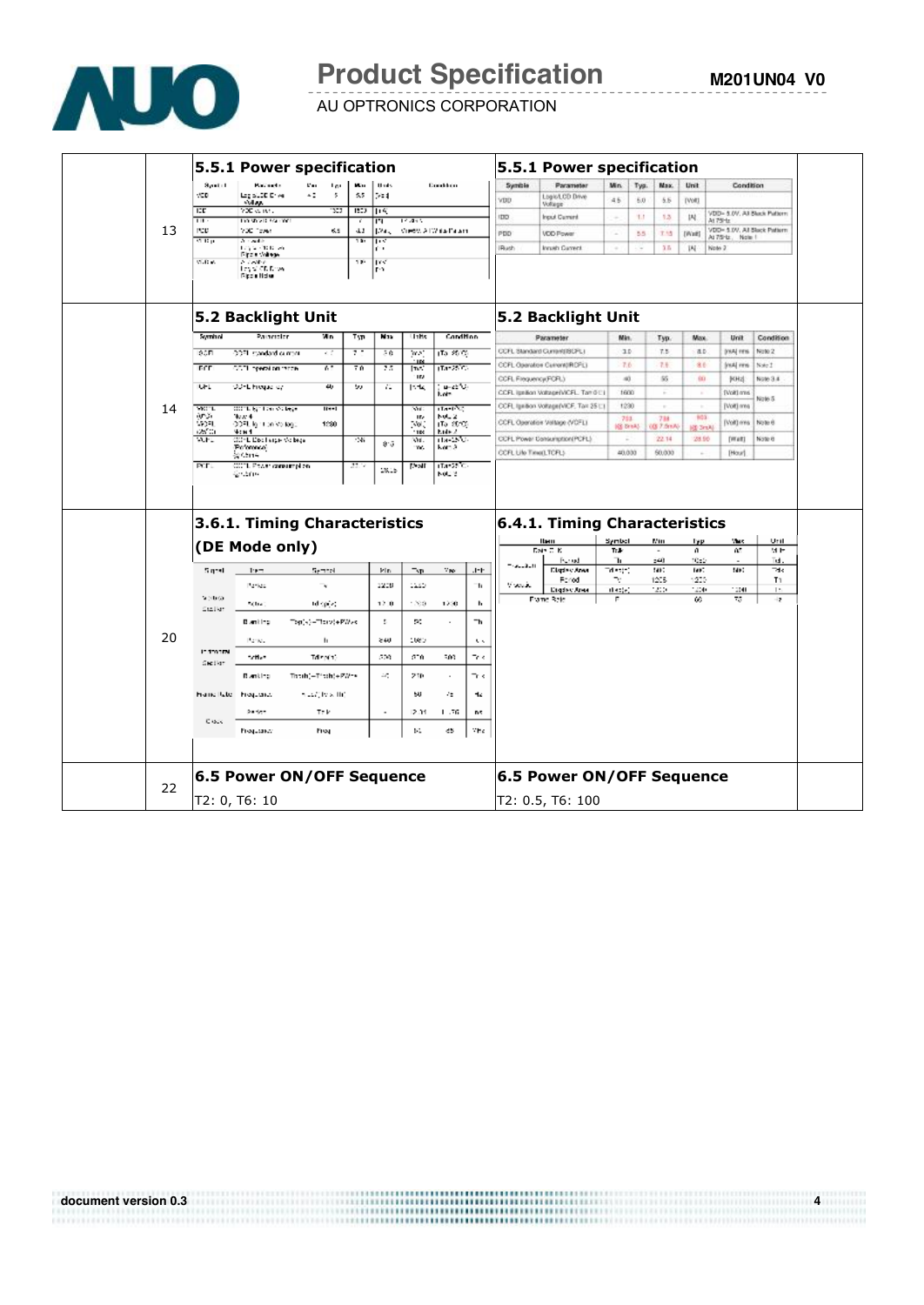

#### **1. Handling Precautions**

- 1) Since front polarizer is easily damaged, pay attention not to scratch it.
- 2) Be sure to turn off power supply when inserting or disconnecting from input connector.
- 3) Wipe off water drop immediately. Long contact with water may cause discoloration or spots.
- 4) When the panel surface is soiled, wipe it with absorbent cotton or other soft cloth.
- 5) Since the panel is made of glass, it may break or crack if dropped or bumped on hard surface.
- 6) Since CMOS LSI is used in this module, take care of static electricity and insure human earth when handling.
- 7) Do not open or modify the Module Assembly.
- 8) Do not press the reflector sheet at the back of the module to any directions.

- 9) In case if a Module has to be put back into the packing container slot after once it was taken out from the container, do not press the center of the CCFL reflector edge. Instead, press at the far ends of the CCFL Reflector edge softly. Otherwise the TFT Module may be damaged.
- 10) At the insertion or removal of the Signal Interface Connector, be sure not to rotate nor tilt the Interface Connector of the TFT Module.
- 11)After installation of the TFT Module into an enclosure, do not twist nor bend the TFT Module even momentary. At designing the enclosure, it should be taken into consideration that no bending/twisting forces are applied to the TFT Module from outside. Otherwise the TFT Module may be damaged.
- 12) Cold cathode fluorescent lamp in LCD contains a small amount of mercury. Please follow local ordinances or regulations for disposal.
- 13) Small amount of materials having no flammability grade is used in the LCD module. The LCD module should be supplied by power complied with requirements of Limited Power Source (IEC60950 or UL1950), or be applied exemption.
- 14) The LCD module is designed so that the CCFL in it is supplied by Limited Current Circuit (IEC60950 or UL1950). Do not connect the CCFL in Hazardous Voltage Circuit.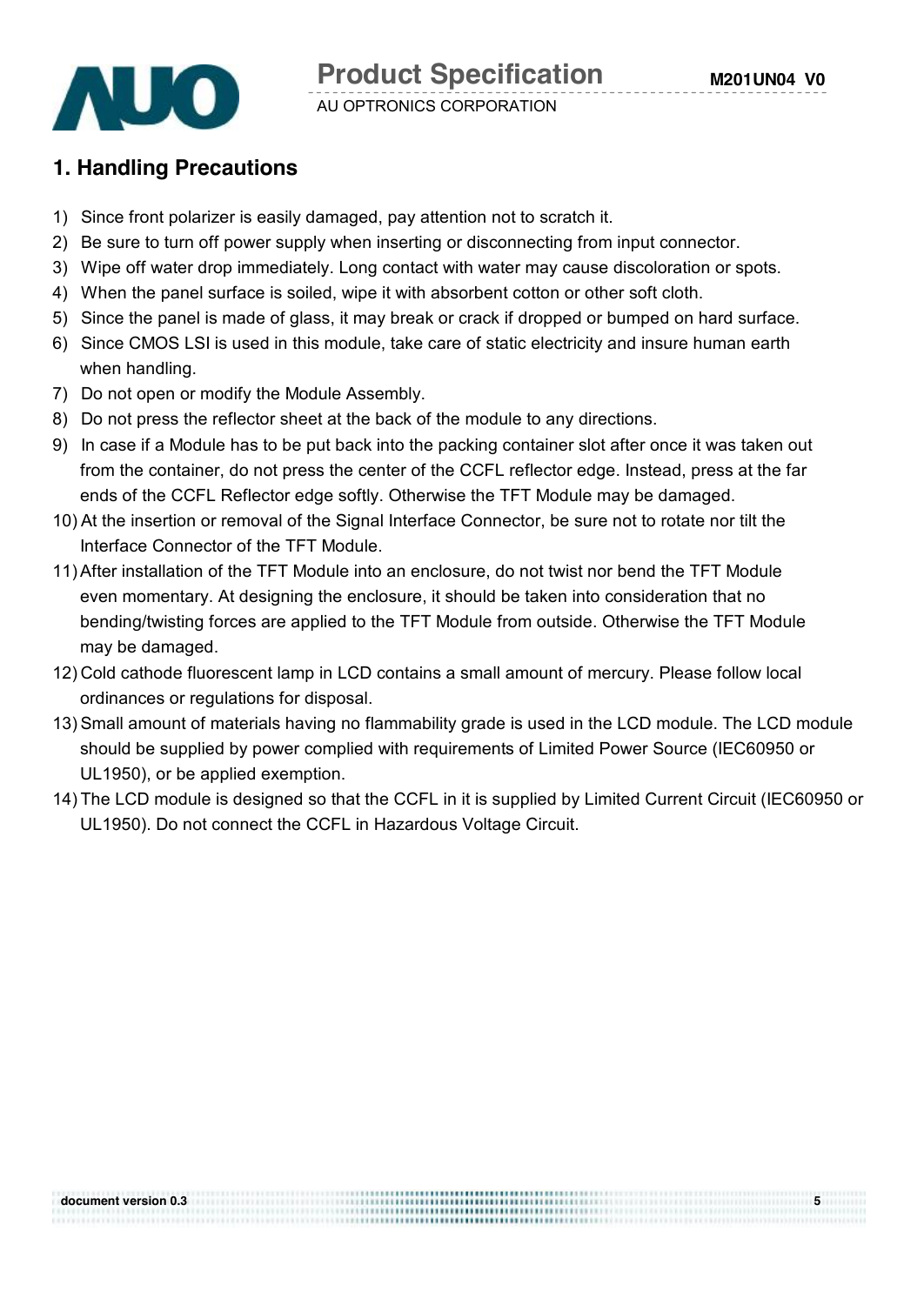

.

AU OPTRONICS CORPORATION

### **2. General Description**

This specification applies to the 20.1 inch Color TFT-LCD Module M201UN04 V0.

The display supports the UXGA (1600(H) x 1200(V)) screen format and 16.7M colors. All input signals are 2 Channel LVDS interface compatible.

This module does not contain an inverter card for backlight.

# **2.1 Display Characteristics**

The following items are characteristics summary on the table under 25 ℃ condition:

| <b>Items</b>                                       | <b>Unit</b>          | <b>Specifications</b>                       |
|----------------------------------------------------|----------------------|---------------------------------------------|
| Screen Diagonal                                    | [mm]                 | 510(20.1")                                  |
| <b>Active Area</b>                                 | [mm]                 | 408.0 (H) x 306.0(V)                        |
| Pixels H x V                                       |                      | 1600 x3(RGB) x 1200                         |
| <b>Pixel Pitch</b>                                 | [mm]                 | 0.255 (per one triad) x 0.255               |
| <b>Pixel Arrangement</b>                           |                      | R.G.B. Vertical Stripe                      |
| Display Mode                                       |                      | TN Mode, Normally White                     |
| <b>White Luminance</b>                             | [cd/m <sup>2</sup> ] | 300 cd/m2 @ 7.5mA<br>(Typ)                  |
| <b>Contrast Ratio</b>                              |                      | 800:1                                       |
| Optical ResponseTime                               | [msec]               | 6 (Typ, on/off)                             |
| Nominal Input Voltage VDD                          | [Volt]               | $+5.0$ (Typ)                                |
| <b>Power Consumption</b><br>(VDD line + CCFL line) | [Watt]               | 28W(typ.)(w/o inverter, full black pattern) |
| Weight                                             | [Grams]              | 3300 (Max)                                  |
| Physical Size (H x V x D)                          | [mm]                 | 432.0(W) x 331.5(H) x 25.0(D) (Typ)         |
| <b>Electrical Interface</b>                        |                      | <b>Dual Channel LVDS</b>                    |
| <b>Surface Treatment</b>                           |                      | Anti-glare type, Hardness 3H                |
| <b>Support Colors</b>                              |                      | 16.7M colors (RGB 6-bits + Hi FRC)          |
| <b>RoHS Compliance</b>                             |                      | <b>RoHS Compliance</b>                      |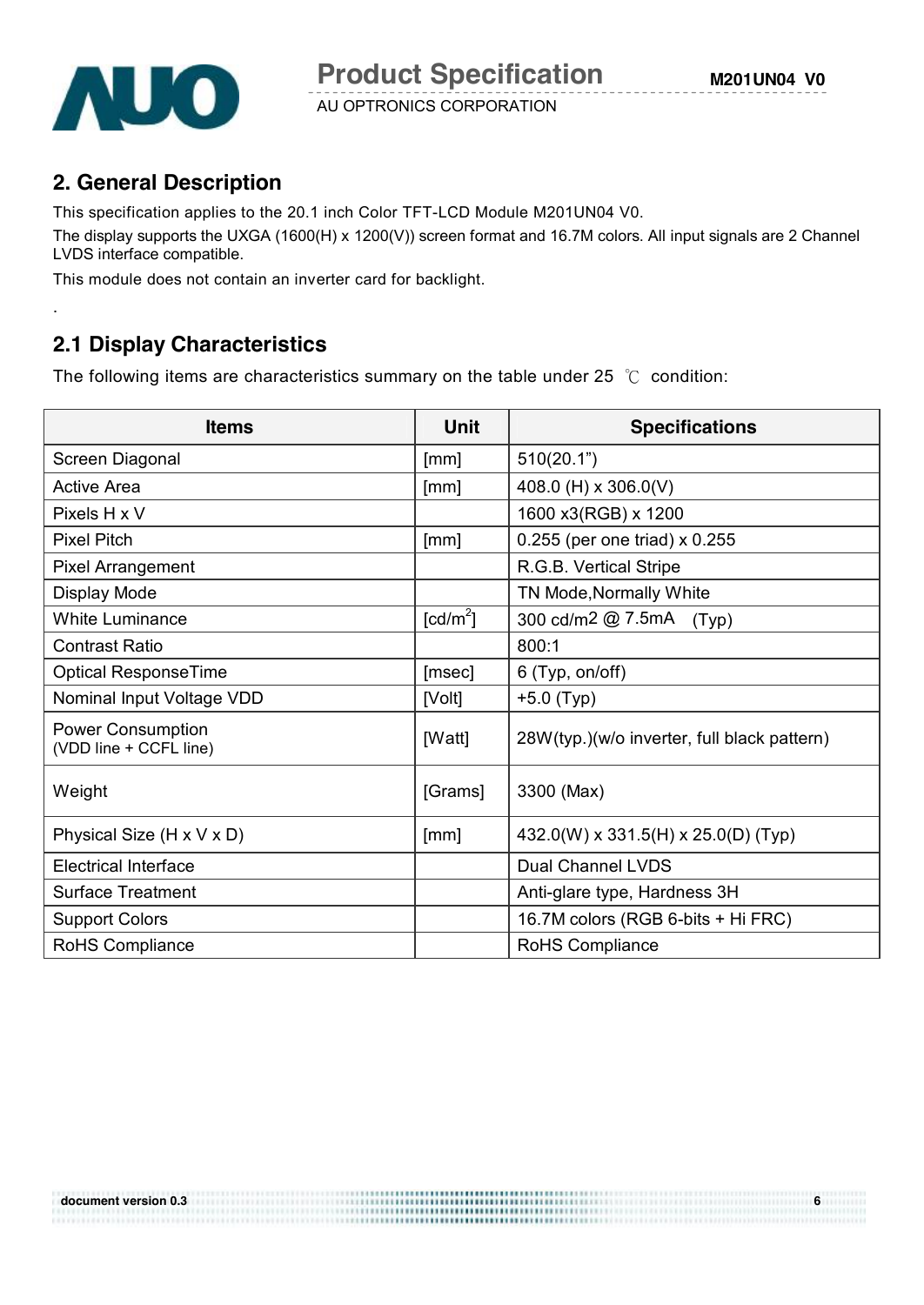

### **2.2 Optical Characteristics**

The optical characteristics are measured under stable conditions at 25℃ (Room Temperature):

| Item                                       | <b>Unit</b>            | <b>Conditions</b>       | Min.    | Typ.           | Max.                     | <b>Note</b>              |                |  |
|--------------------------------------------|------------------------|-------------------------|---------|----------------|--------------------------|--------------------------|----------------|--|
|                                            |                        | Horizontal              | (Right) | 70             | 80                       |                          |                |  |
|                                            |                        | $CR = 10$               | (Left)  | 70             | 80                       |                          |                |  |
| <b>Viewing Angle</b>                       | [degree]               | Vertical                | (Up)    | 70             | 80                       |                          | 1              |  |
|                                            |                        | $CR = 10$               | (Down)  | 70             | 80                       |                          |                |  |
| <b>Luminance Uniformity</b>                | [%]                    | 9 Points                |         | 75             | 80                       | $\overline{\phantom{a}}$ | 2, 3           |  |
|                                            |                        | Rising                  |         |                | 4.5                      | $\overline{7}$           |                |  |
| <b>Optical Response Time</b>               | [msec]                 | Falling                 |         | $\blacksquare$ | 1.5                      | $\overline{2}$           | 4, 6           |  |
|                                            |                        | Rising + Falling        |         | $\blacksquare$ | 6                        | $\boldsymbol{9}$         |                |  |
|                                            |                        | Red x                   |         | 0.624          | 0.654                    | 0.684                    |                |  |
|                                            |                        | Red y<br>0.331<br>0.301 |         | 0.361          |                          |                          |                |  |
|                                            |                        | Green x                 |         | 0.255          | 0.285                    | 0.315                    |                |  |
| Color / Chromaticity                       |                        | Green y                 |         | 0.559          | 0.589                    | 0.619                    |                |  |
| Coordinates<br>(CIE 1931)                  |                        | Blue x                  |         | 0.109          | 0.139                    | 0.169                    | $\overline{4}$ |  |
|                                            |                        | Blue y                  |         | 0.044          | 0.074                    | 0.104                    |                |  |
|                                            |                        | White x                 |         | 0.283          | 0.313                    | 0.343                    |                |  |
|                                            |                        | White y                 |         | 0.299          | 0.329                    | 0.359                    |                |  |
| <b>White Luminance</b><br>(At CCFL= 7.5mA) | $\lceil cd/m^2 \rceil$ |                         |         | 240            | 300                      | $\overline{\phantom{a}}$ | $\overline{4}$ |  |
| <b>Contrast Ratio</b>                      |                        |                         |         | 550            | 800                      |                          | 4              |  |
| Cross Talk (At 60Hz)                       | [%]                    |                         |         |                | $\overline{\phantom{a}}$ | 1.5                      | 5              |  |
| Flicker                                    | [dB]                   |                         |         |                |                          | $-20$                    | $\overline{7}$ |  |

Optical Equipment: BM-5A, BM-7, PR880, or equivalent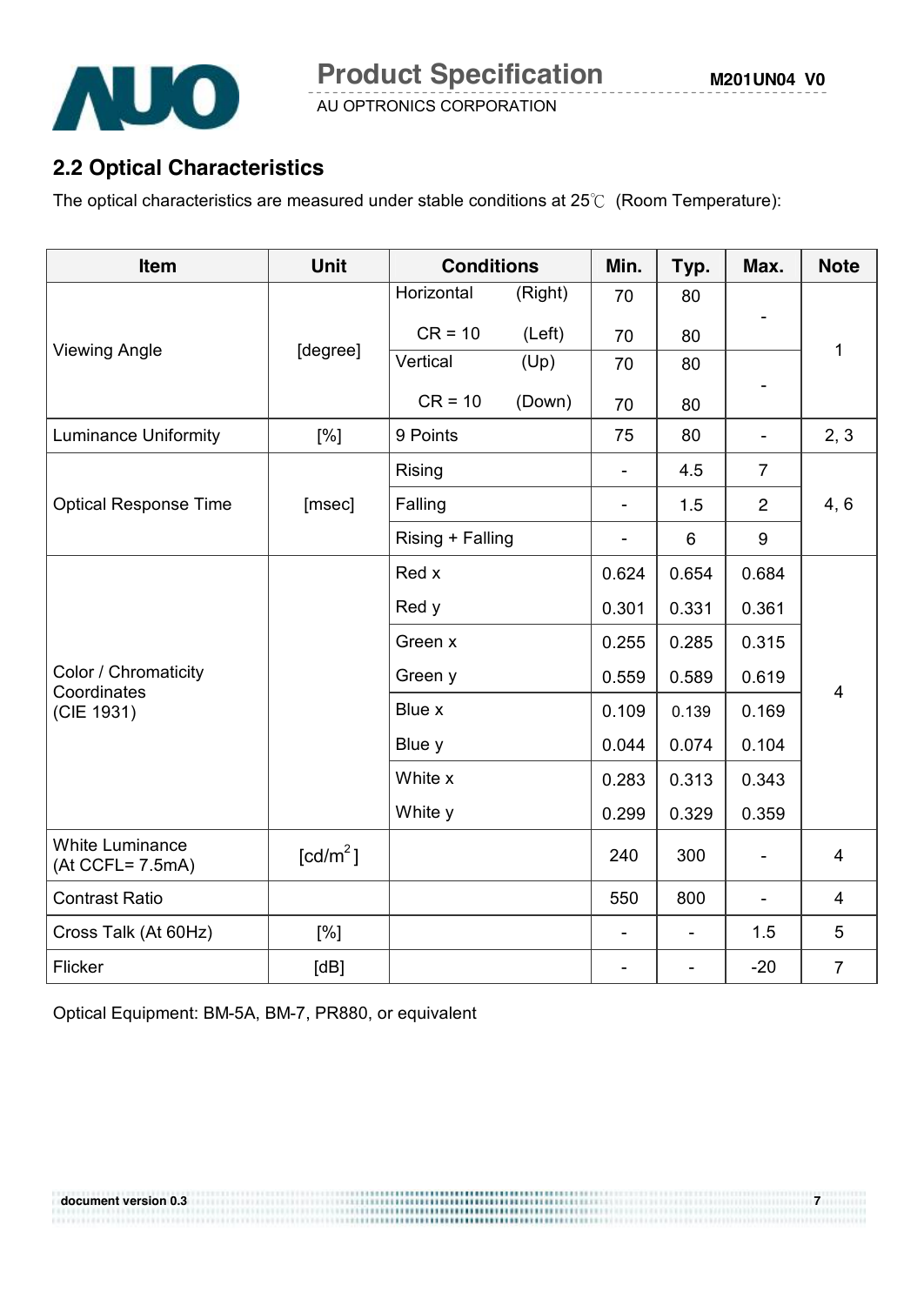

Note 1: Definition of viewing angle

Viewing angle is the measurement of contrast ratio  $\geq$  10, at the screen center, over a 180° horizontal and 180° vertical range (off-normal viewing angles). The 180° viewing angle range is broken down as follows; 90° ( $\theta$ ) horizontal left and right and 90° ( $\Phi$ ) vertical, high (up) and low (down). The measurement direction is typically perpendicular to the display surface with the screen rotated about its center to develop the desired measurement viewing angle.



Note 2: 9 points position



Note 3: The luminance uniformity of 9 points is defined by dividing the maximum luminance values by the minimum test point luminance

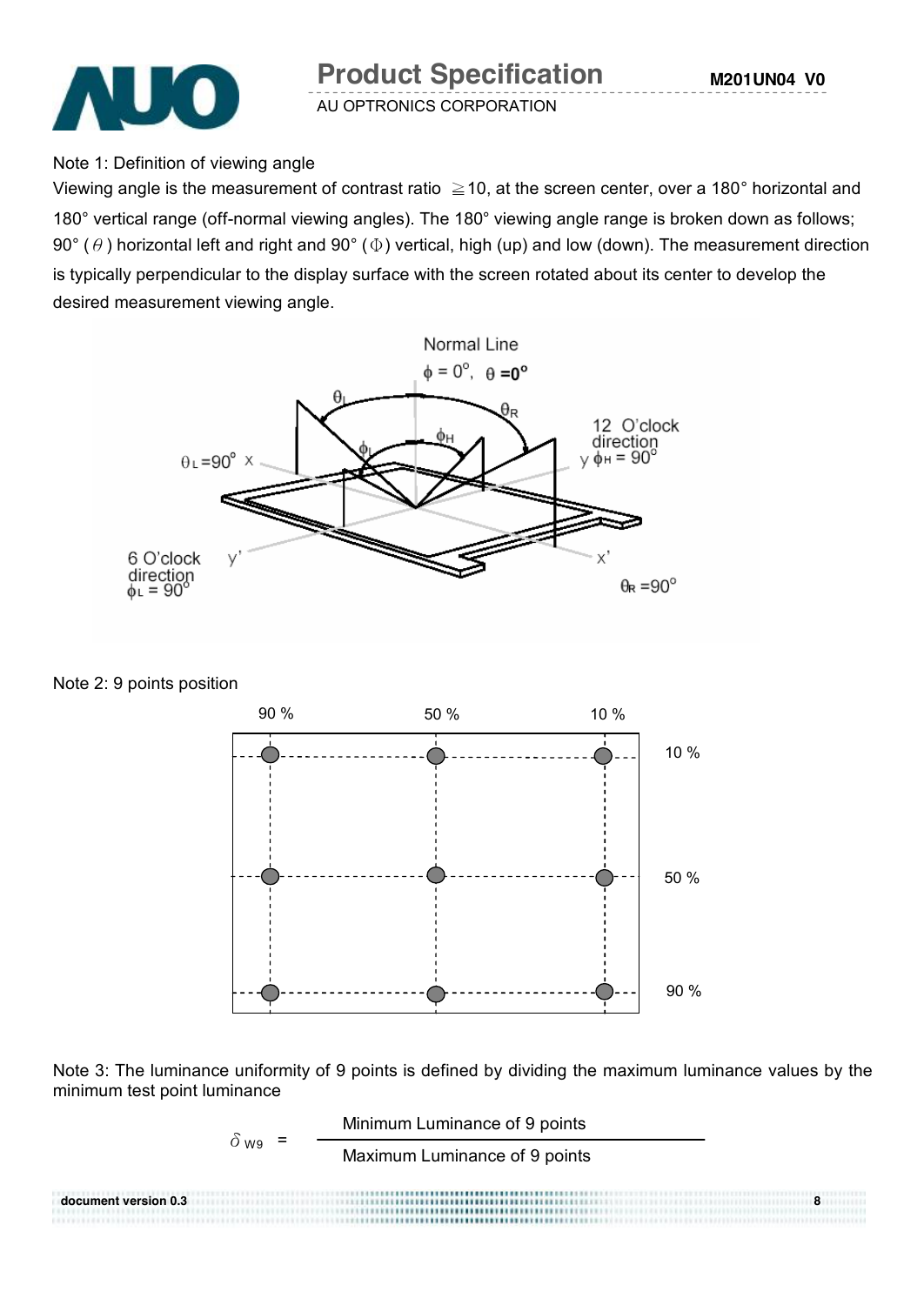

#### Note 4: Measurement method

The LCD module should be stabilized at given temperature for 30 minutes to avoid abrupt temperature change during measuring. In order to stabilize the luminance, the measurement should be executed after lighting Backlight for 30 minutes in a stable, windless and dark room.



Note 5: Definition of Cross Talk (CT)  $CT = | YB - YA | / YA \times 100 (%)$ 

#### **Where**

YA = Luminance of measured location without gray level 0 pattern (cd/m2)

YB = Luminance of measured location with gray level 0 pattern (cd/m2)

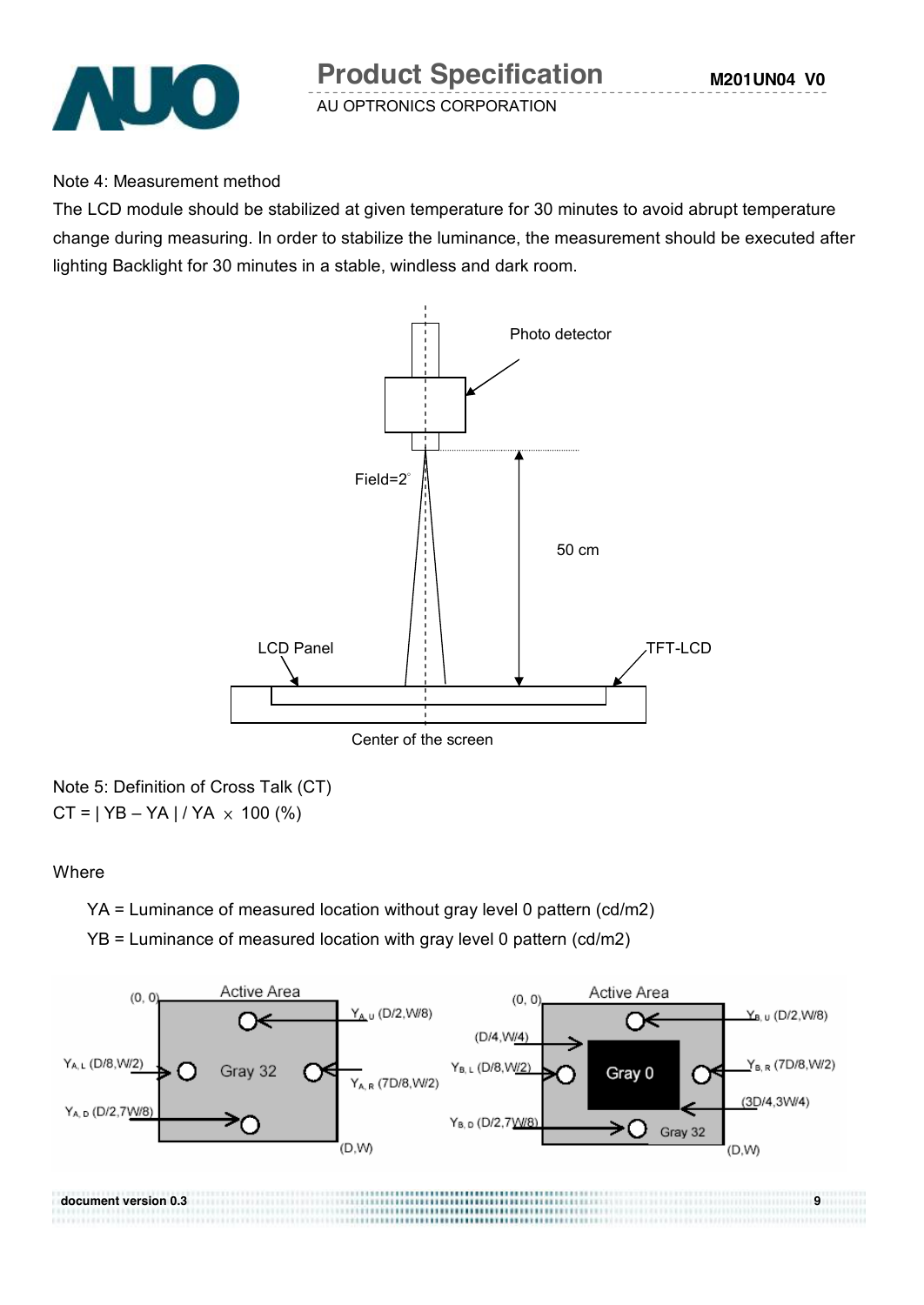

Note 6: Definition of response time:

The output signals of photo detector are measured when the input signals are changed from "Full Black" to "Full White" (rising time), and from "Full White" to "Full Black"(falling time), respectively. The response time is interval between the 10% and 90% of amplitudes. Please refer to the figure as below.



Note 7: Subchecker Pattern



#### Method: Record dBV & DC value with (WESTAR)TRD-100



Flicker (dB) =  $20 \log \frac{100 \text{ EV}}{DC}$  Level Flicker (dB) =  $20 \log \frac{AC \text{ Level(at 30 Hz)}}{DG \text{ L}}$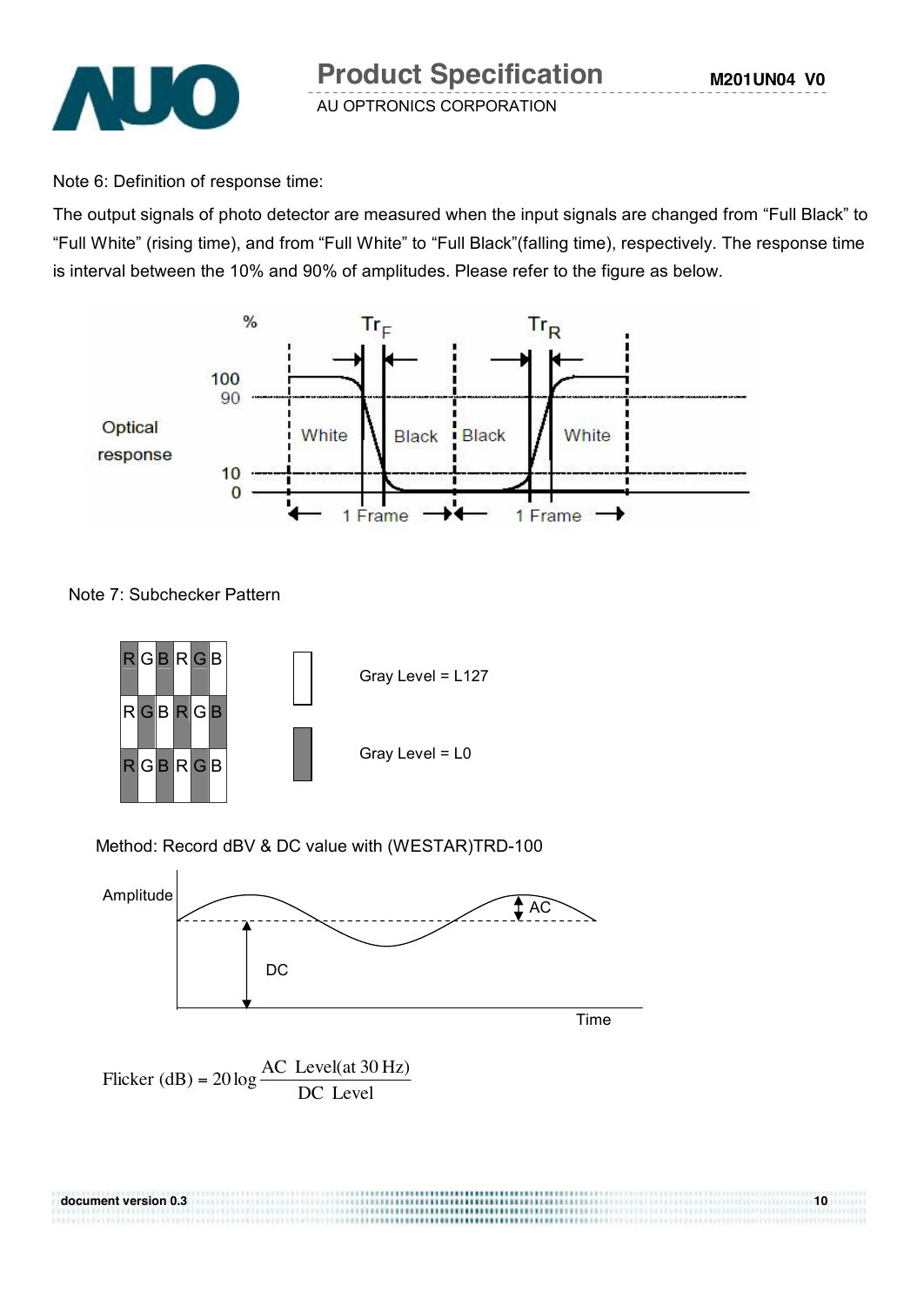

### **3. Functional Block Diagram**

The following diagram shows the functional block of the 20.1 inches Color TFT-LCD Module:



**JAE FI-XB30SSL-HF15 Mating Type: FI-X30HL-T**

**YEON HO 35001HS-02L Mating Type: 35001WR-02LP**

| document version 0.3 |  |
|----------------------|--|
|                      |  |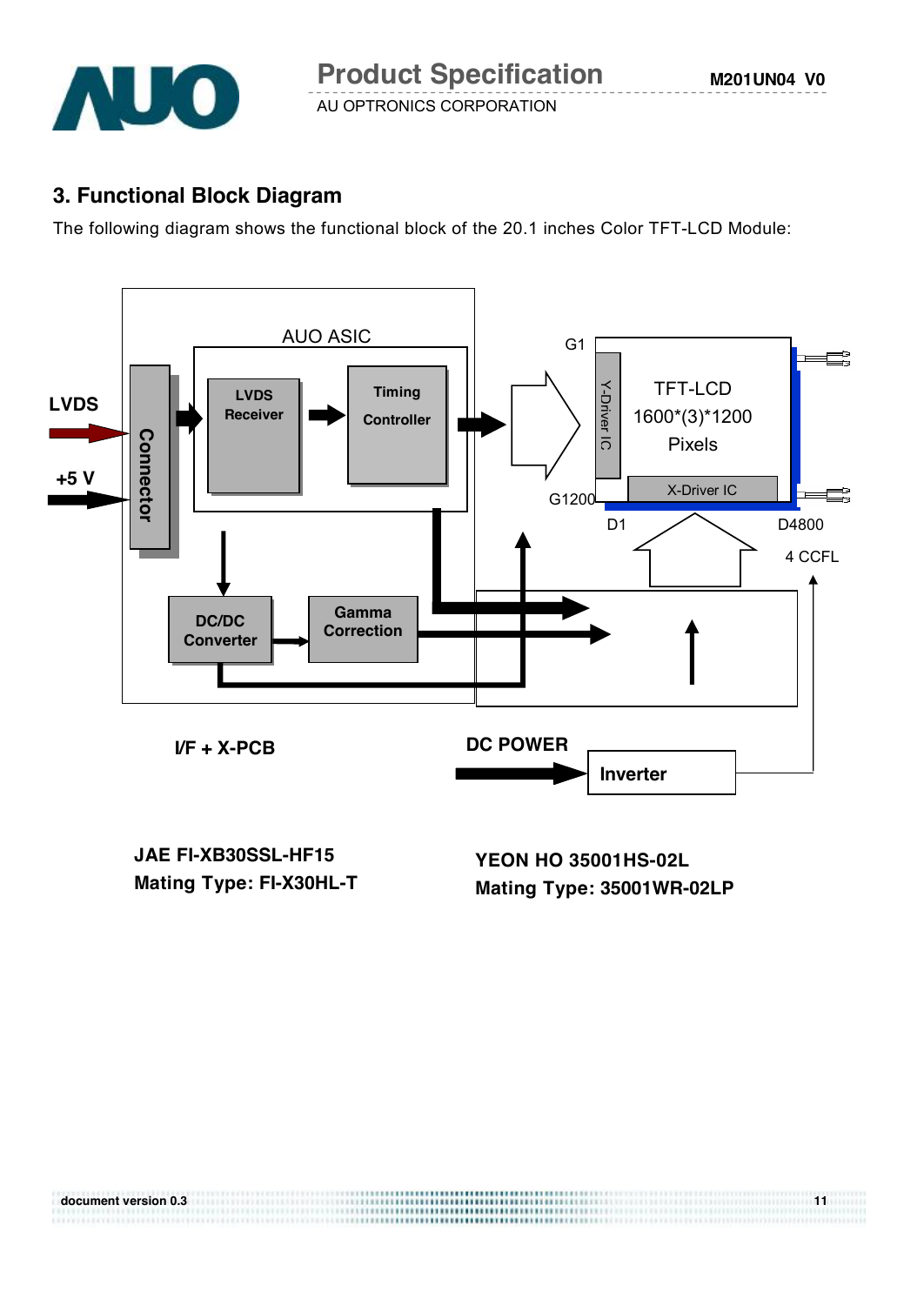

### **4. Absolute Maximum Ratings**

Absolute maximum ratings of the module is as following:

#### **4.1 Absolute Ratings of TFT LCD Module**

| <b>Item</b>                | <b>Symbol</b> | Min.   | Max.   | Unit   | <b>Conditions</b> |
|----------------------------|---------------|--------|--------|--------|-------------------|
| Logic/LCD Drive<br>Voltage | VDD           | $-0.3$ | $+5.5$ | [Volt] | Note 1, 2         |

# **4.2 Absolute Ratings of Backlight Unit**

| <b>Item</b>         | <b>Symbol</b> | Min.                     | Max. | Unit     | <b>Conditions</b> |
|---------------------|---------------|--------------------------|------|----------|-------------------|
| <b>CCFL Current</b> | <b>ICFL</b>   | $\overline{\phantom{0}}$ | 8.0  | [mA] rms | Note 1, 2         |

**document version of the contract version of the contract version of the contract version of the contract version of the contract version of the contract version of the contract version of the contract version of the contr** 

| document version 0.3 |  |
|----------------------|--|
|                      |  |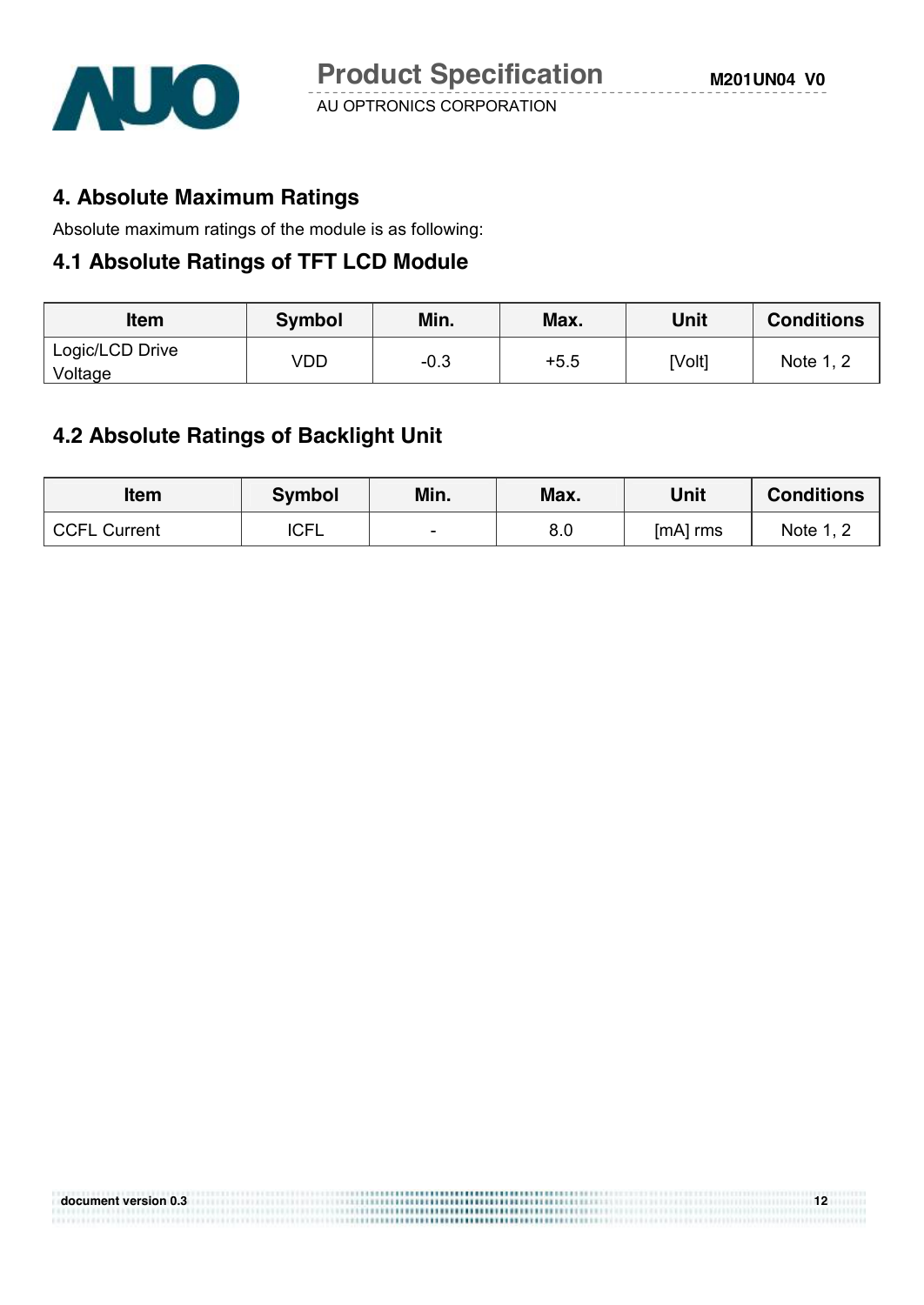

### **4.3 Absolute Ratings of Environment**

| <b>Item</b>                  | <b>Symbol</b> | Min.  | Max.  | <b>Unit</b>                | <b>Conditions</b> |
|------------------------------|---------------|-------|-------|----------------------------|-------------------|
| <b>Operating Temperature</b> | TOP           |       | $+50$ | $[^{\circ}\mathrm{C}]$     |                   |
| <b>Operation Humidity</b>    | <b>HOP</b>    | 5     | 90    | [%RH]                      | Note 3            |
| Storage Temperature          | <b>TST</b>    | $-20$ | +60   | $\mathop{\rm l}{\rm ^oC1}$ |                   |
| <b>Storage Humidity</b>      | <b>HST</b>    | 5     | 90    | [%RH]                      |                   |

Note 1: With in Ta= 25℃

Note 2: Permanent damage to the device may occur if exceed maximum values

Note 3: For quality performance, please refer to AUO IIS (Incoming Inspection Standard).

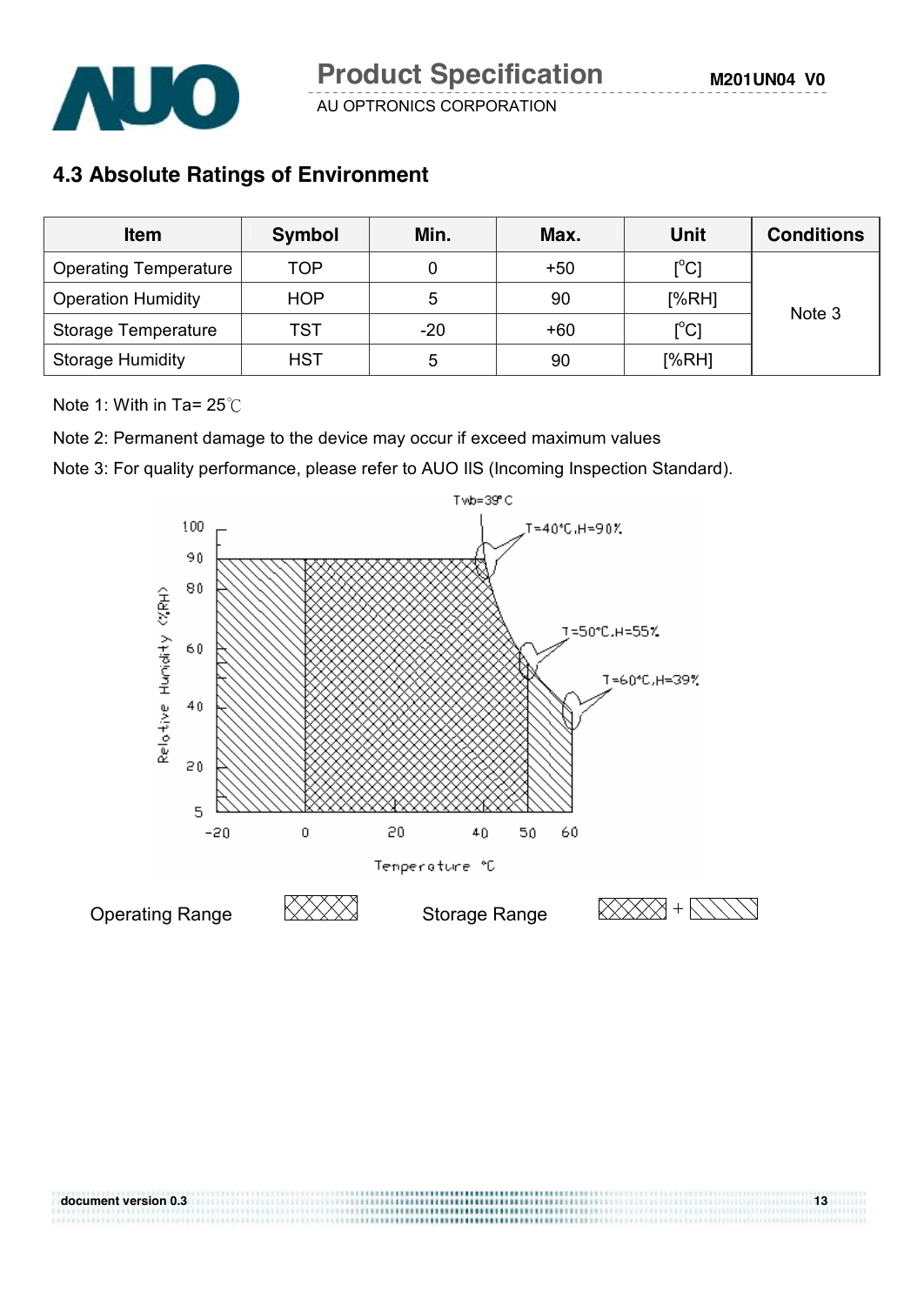

#### **5. Electrical characteristics**

#### **5.1 TFT LCD Module**

#### **5.1.1 Power Specification**

Input power specifications are as follows:

| <b>Symble</b> | <b>Parameter</b>           | Min.                     | Typ. | Max. | Unit   | <b>Condition</b>                                   |
|---------------|----------------------------|--------------------------|------|------|--------|----------------------------------------------------|
| <b>VDD</b>    | Logic/LCD Drive<br>Voltage | 4.5                      | 5.0  | 5.5  | [Volt] |                                                    |
| <b>IDD</b>    | <b>Input Current</b>       | $\overline{\phantom{a}}$ | 1.1  | 1.3  | [A]    | VDD= 5.0V, All Black Pattern<br>At 75Hz            |
| <b>PDD</b>    | <b>VDD Power</b>           | $\overline{\phantom{a}}$ | 5.5  | 7.15 | [Watt] | VDD= 5.0V, All Black Pattern<br>At 75Hz,<br>Note 1 |
| <b>IRush</b>  | <b>Inrush Current</b>      | $\overline{\phantom{a}}$ |      | 3.5  | [A]    | Note 2                                             |

Note 1: The variance of VDD power consumption is ±10%.

Note 2: Measurement conditions:



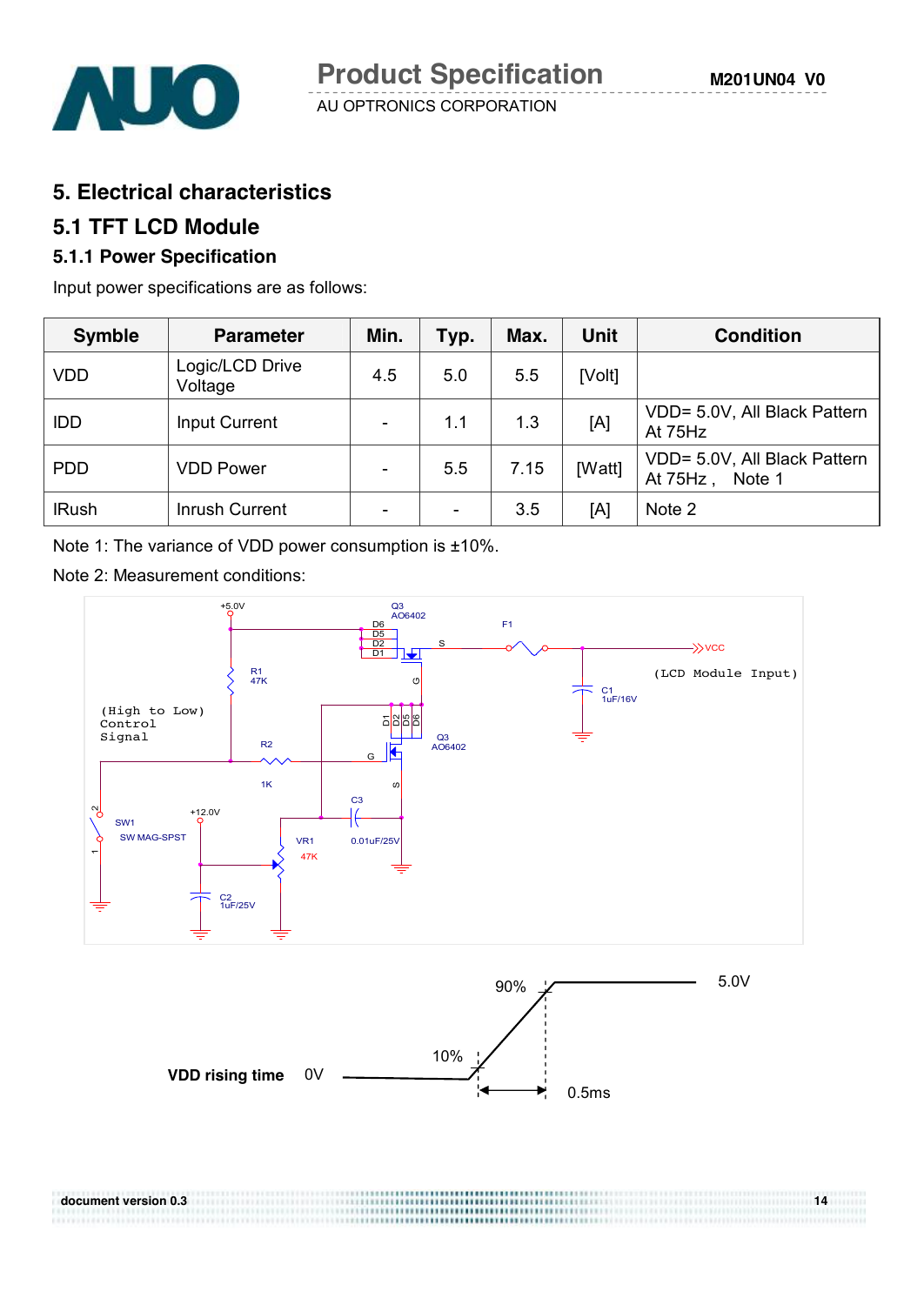

#### **5.1.2 Signal Electrical Characteristics**

Input signals shall be low or Hi-Z state when Vin is off It is recommended to refer the specifications of SN75LVDS82DGG (Texas Instruments) in detail.

Each signal characteristics are as follows;

| Symbol     | <b>Parameter</b>                             | Min            | <b>Typ</b> | Max           | <b>Units</b> | <b>Condition</b>      |             |
|------------|----------------------------------------------|----------------|------------|---------------|--------------|-----------------------|-------------|
| <b>VTH</b> | Differential Input<br><b>High Threshold</b>  |                |            | 100           | [mV]         | $VICM = 1.2V$         | Note        |
| <b>VTL</b> | Differential Input<br>Low Threshold          | [mV]<br>$-100$ |            | $VICM = 1.2V$ | <b>Note</b>  |                       |             |
| <b>VID</b> | Input Differential<br>Voltage                | 100            | 400        | 600           | [mV]         |                       | <b>Note</b> |
| VICM       | Differential Input<br>Common Mode<br>Voltage | 1.0            | 1.2        | 1.5           | [V]          | VTH/VTL = $\pm$ 100mV | <b>Note</b> |

*Note:* LVDS Signal Waveform



**document version 0.3** 15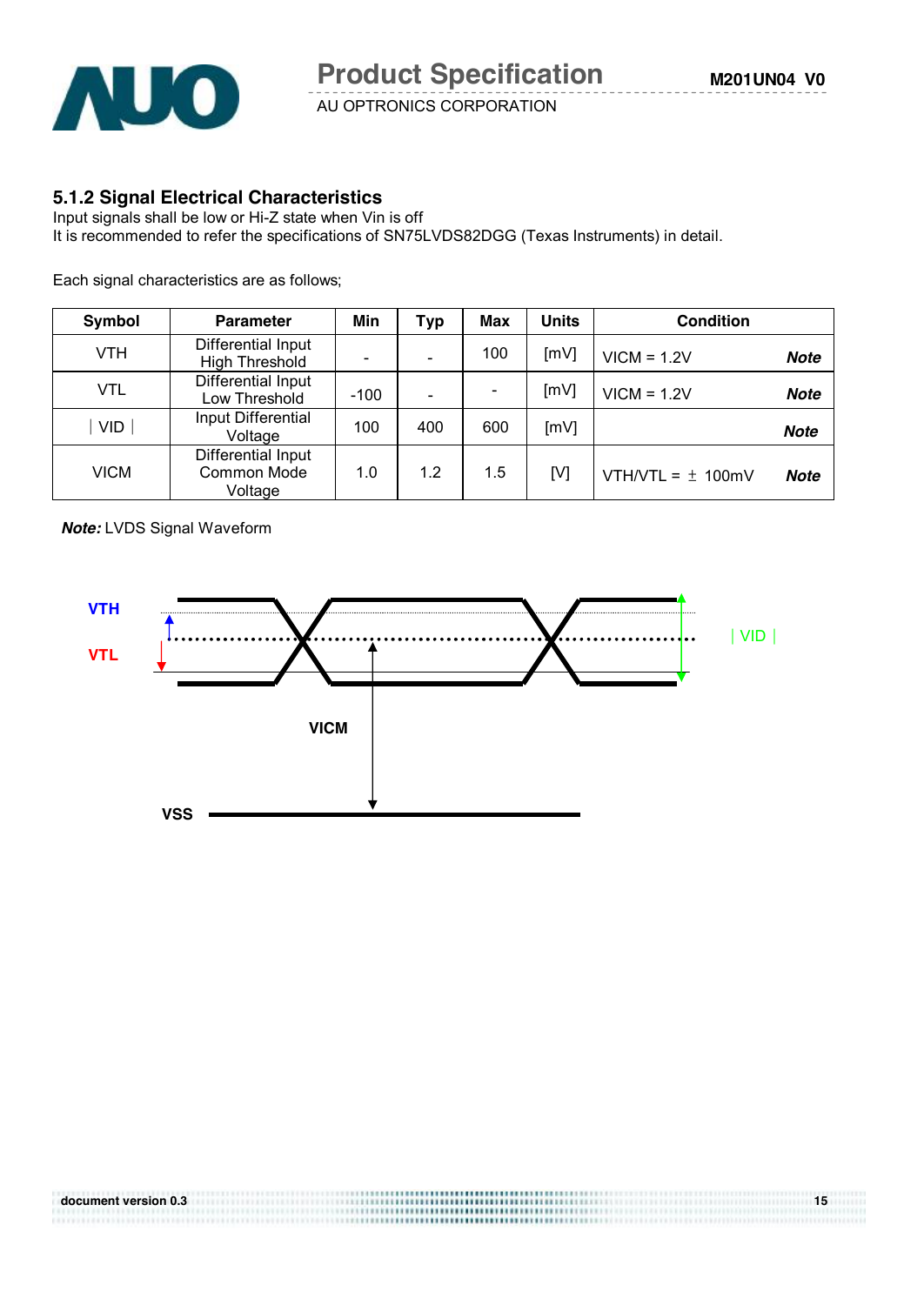

### **5.2 Backlight Unit**

Parameter guideline for CCFL Inverter is under stable conditions at 25℃ (Room Temperature):

| <b>Parameter</b>                                | Min.                    | Typ.             | Max.                        | <b>Unit</b> | <b>Condition</b> |  |
|-------------------------------------------------|-------------------------|------------------|-----------------------------|-------------|------------------|--|
| <b>CCFL Standard Current(ISCFL)</b>             | 7.0                     | 7.5              | 8.0                         | $[mA]$ rms  | Note 2           |  |
| <b>CCFL Operation Current(IRCFL)</b>            | 3.0                     | 7.5              | 8.0                         | [mA] rms    | Note 2           |  |
| <b>CCFL Frequency(FCFL)</b>                     | 40                      | 55               | 80                          | KHz         | Note $3,4$       |  |
| CCFL Ignition Voltage(ViCFL, Ta= $0^{\circ}$ C) | 1600                    | ۰                |                             | [Volt] rms  |                  |  |
| CCFL Ignition Voltage(ViCF, Ta= $25^{\circ}$ C) | 1230                    | ۰                |                             | [Volt] rms  | Note 5           |  |
| <b>CCFL Operation Voltage (VCFL)</b>            | 703<br>$(Q\otimes$ 8mA) | 738<br>(Q 7.5mA) | 903<br>(Q <sub>0</sub> 3mA) | [Volt] rms  | Note 6           |  |
| <b>CCFL Power Consumption(PCFL)</b>             |                         | 22.14            | 28.90                       | [Watt]      | Note 6           |  |
| <b>CCFL Life Time(LTCFL)</b>                    | 40,000                  | 50,000           |                             | [Hour]      |                  |  |

Note 1: Typ. are AUO recommended design points.

- \*1 All of characteristics listed are measured under the condition using the AUO test inverter.
- \*2 In case of using an inverter other than listed, it is recommended to check the inverter carefully. Sometimes, interfering noise stripes appear on the screen, and substandard luminance or flicker at low power may happen.
- \*3 In designing an inverter, it is suggested to check safety circuit very carefully. Impedance of CCFL, for instance, becomes more than 1 [M ohm] when CCFL is damaged.
- \*4 Generally, CCFL has some amount of delay time after applying kick-off voltage. It is recommended to keep on applying kick-off voltage for 1 [Sec] until discharge.
- \*5 Reducing CCFL current increases CCFL discharge voltage and generally increases CCFL discharge frequency. So all the parameters of an inverter should be carefully designed so as not to produce too much leakage current from high-voltage output of the inverter.
- Note 2: It should be employed the inverter which has "Duty Dimming", if IRCFL is less than 4mA.
- Note 3: CCFL discharge frequency should be carefully determined to avoid interference between inverter and TFT LCD.
- Note 4: The frequency range will not affect to lamp life and reliability characteristics.
- Note 5: CCFL inverter should be able to give out a power that has a generating capacity of over 1,600 voltage. Lamp units need 1,600 voltage minimum for ignition.
- Note 6: The variance of CCFL power consumption is ±10%. Calculator value for reference (ISCFL × VCFL  $\times$  4 = PCFL)

| document version 0.3 | 16 |
|----------------------|----|
|                      |    |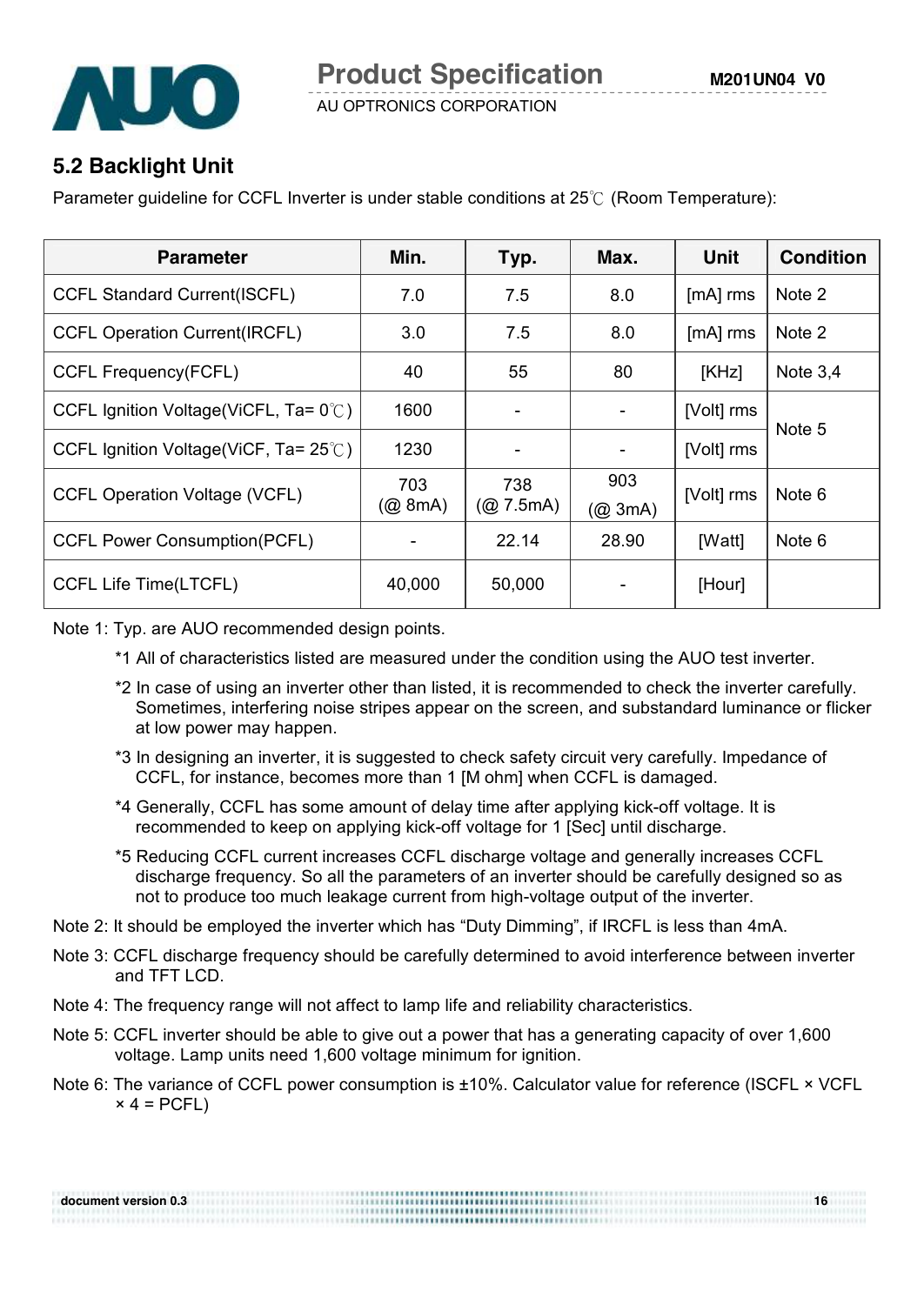

**document version 0.3** 17

### **6. Signal Characteristic**

# **6.1 Pixel Format Image**

Following figure shows the relationship of the input signals and LCD pixel format.

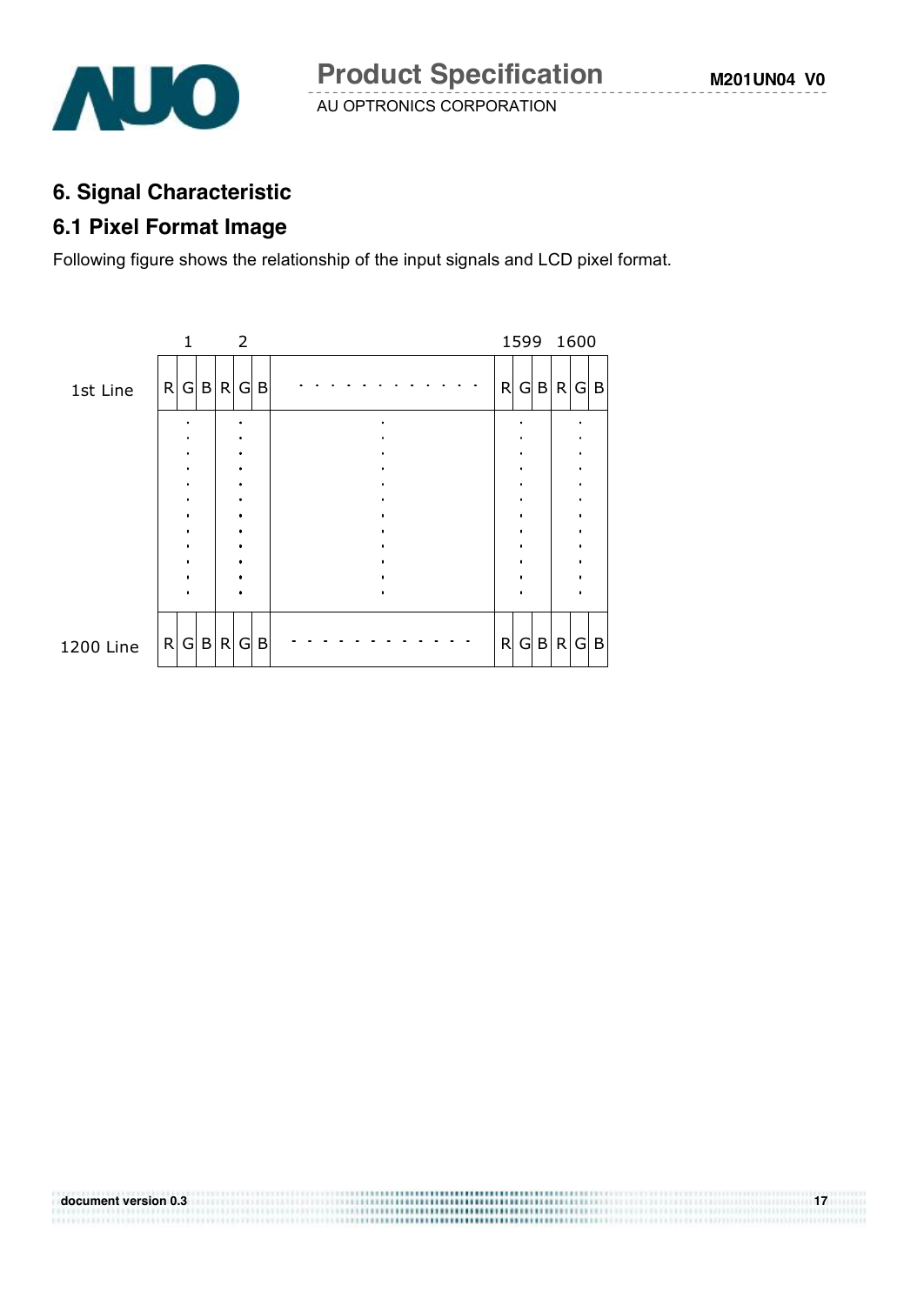

### **6.2 The Input Data Format**



Note1: Normally, DE, VS, HS on EVEN channel are not used. Note2: 8-bits signal input.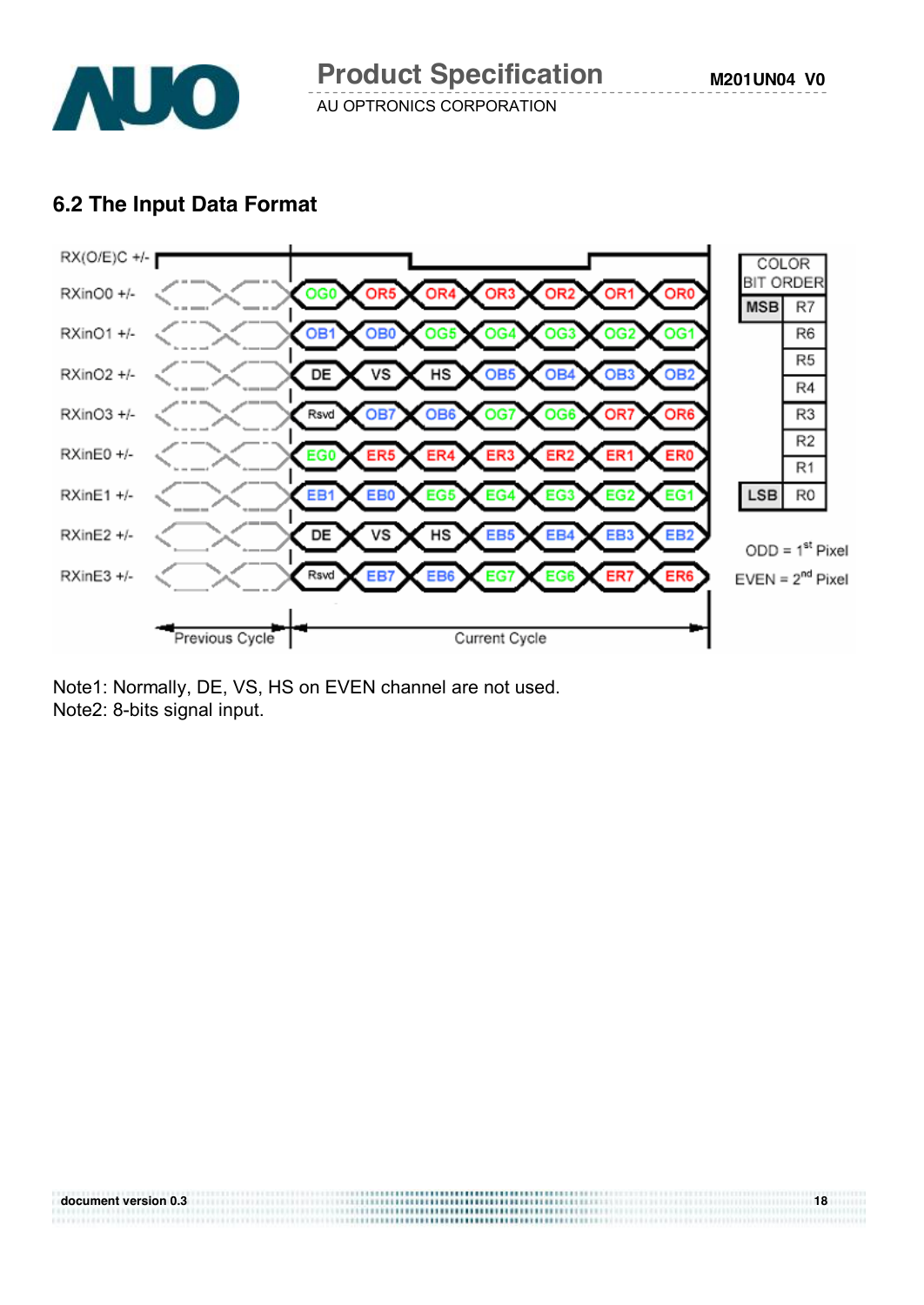

### **6.3 Signal Description**

The module using a pair of LVDS receiver SN75LVDS82(Texas Instruments) or compatible. LVDS is a differential signal technology for LCD interface and high speed data transfer device. Transmitter shall be SN75LVDS83(negative edge sampling) or compatible**.** The first LVDS port(RxOxxx) transmits odd pixels while the second LVDS port(RxExxx) transmits even pixels.

| PIN#           | <b>SIGNAL NAME</b> | <b>DESCRIPTION</b>                                                       |
|----------------|--------------------|--------------------------------------------------------------------------|
| 1              | RxOIN0-            | Negative LVDS differential data input (Odd data)                         |
| $\overline{2}$ | RxOIN0+            | Positive LVDS differential data input (Odd data)                         |
| 3              | RxOIN1-            | Negative LVDS differential data input (Odd data)                         |
| 4              | RxOIN1+            | Positive LVDS differential data input (Odd data)                         |
| 5              | RxOIN2-            | Negative LVDS differential data input (Odd data, H-Sync, V-Sync, DSPTMG) |
| 6              | RxOIN2+            | Positive LVDS differential data input (Odd data, H-Sync, V-Sync, DSPTMG) |
| 7              | <b>GND</b>         | Power Ground                                                             |
| 8              | RxOCLKIN-          | Negative LVDS differential clock input (Odd clock)                       |
| 9              | RxOCLKIN+          | Positive LVDS differential clock input (Odd clock)                       |
| 10             | RxOIN3-            | Negative LVDS differential data input (Odd data)                         |
| 11             | RxOIN3+            | Positive LVDS differential data input (Odd data)                         |
| 12             | RxEIN0-            | Negative LVDS differential data input (Even data)                        |
| 13             | RxEIN0+            | Positive LVDS differential data input (Even data)                        |
| 14             | <b>GND</b>         | Power Ground                                                             |
| 15             | RxEIN1-            | Positive LVDS differential data input (Even data)                        |
| 16             | RxEIN1+            | Negative LVDS differential data input (Even data)                        |
| 17             | <b>GND</b>         | Power Ground                                                             |
| 18             | RxEIN2-            | Negative LVDS differential data input (Even data)                        |
| 19             | RxEIN2+            | Positive LVDS differential data input (Even data)                        |
| 20             | RxECLKIN-          | Negative LVDS differential clock input (Even clock)                      |
| 21             | RxECLKIN+          | Positive LVDS differential clock input (Even clock)                      |
| 22             | RxEIN3-            | Negative LVDS differential data input (Even data)                        |
| 23             | RxEIN3+            | Positive LVDS differential data input (Even data)                        |
| 24             | <b>GND</b>         | Power Ground                                                             |
| 25             | <b>NC</b>          | No contact (For AUO test only)                                           |
| 26             | <b>NC</b>          | No contact (For AUO test only)                                           |
| 27             | <b>NC</b>          | No contact (For AUO test only)                                           |
| 28             | <b>VCC</b>         | +5.0V Power Supply                                                       |
| 29             | <b>VCC</b>         | +5.0V Power Supply                                                       |
| 30             | <b>VCC</b>         | +5.0V Power Supply                                                       |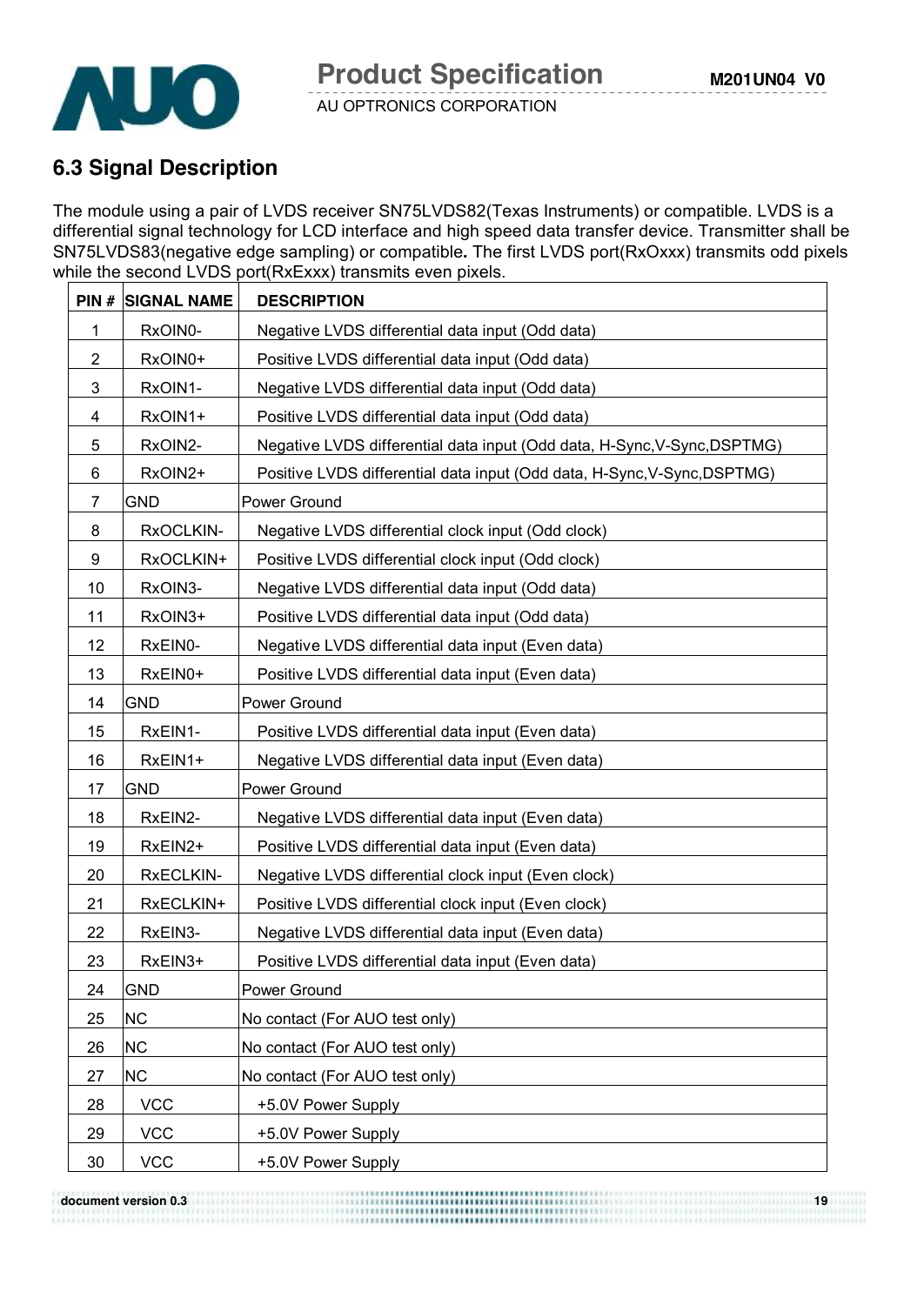

Note1: Start from left side



**document version 0.3** 20

Note2: Input signals of odd and even clock shall be the same timing.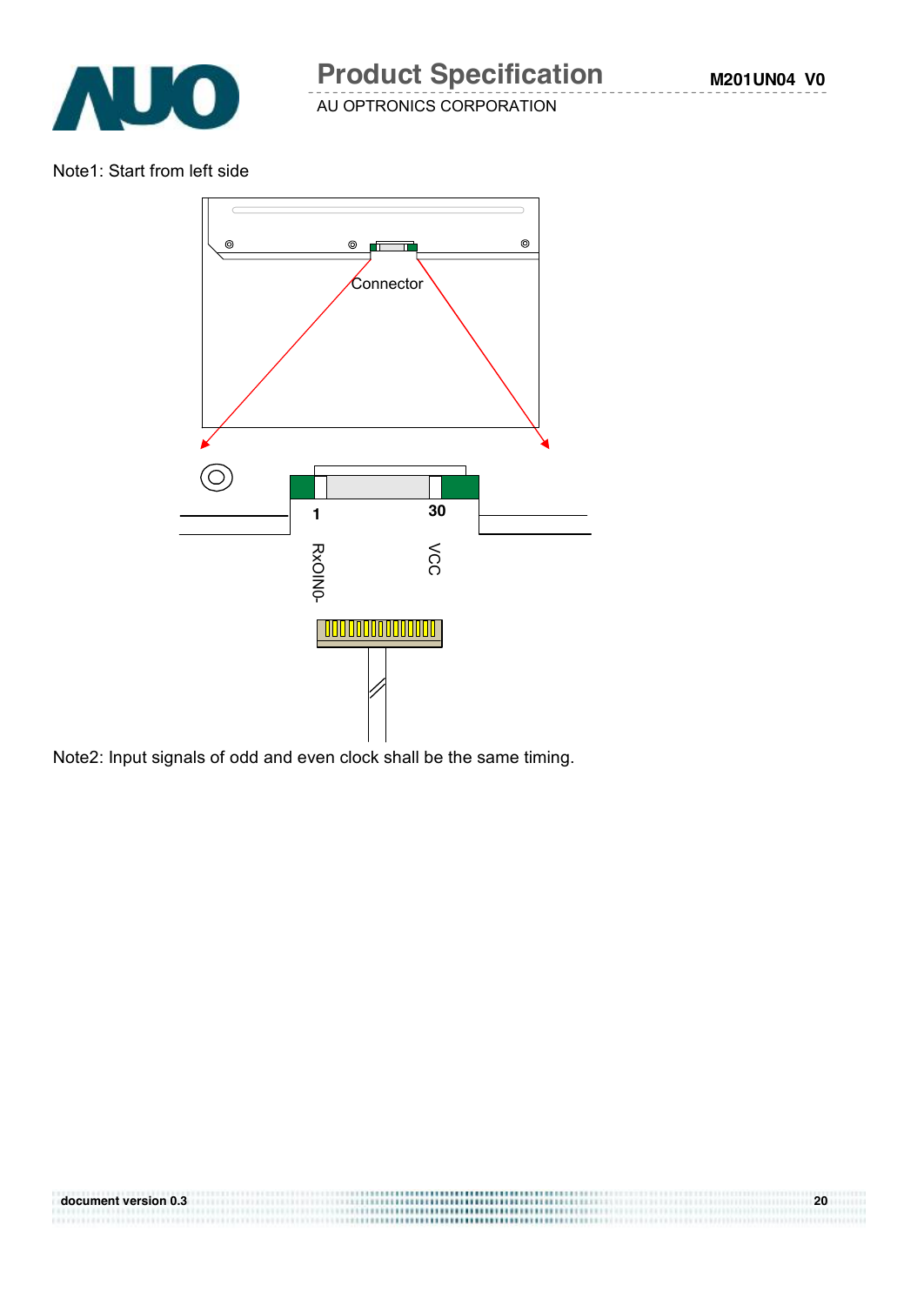

# **6.4 Interface Timing**

# **6.4.1 Timing Characteristics**

| <b>Item</b> |              | <b>Symbol</b> | Min  | Typ  | Max  | Unit        |
|-------------|--------------|---------------|------|------|------|-------------|
|             | Data CLK     |               |      | 81   | 85   | <b>MHz</b>  |
|             | Period       | Th            | 840  | 1080 |      | <b>Tclk</b> |
| H-section   | Display Area | Tdisp(h)      | 800  | 800  | 800  | <b>Tclk</b> |
|             | Period       | Tv            | 1208 | 1250 |      | Th          |
| V-section   | Display Area | Tdisp(v)      | 1200 | 1200 | 1200 | Th          |
|             | Frame Rate   |               |      | 60   | 75   | Hz          |

Note : DE mode only

| document version 0.3 | ,,,,,,,,,,,,,,,,,,,,,,,,,,,,,,,,,,,, | n- |
|----------------------|--------------------------------------|----|
|                      | <b></b>                              |    |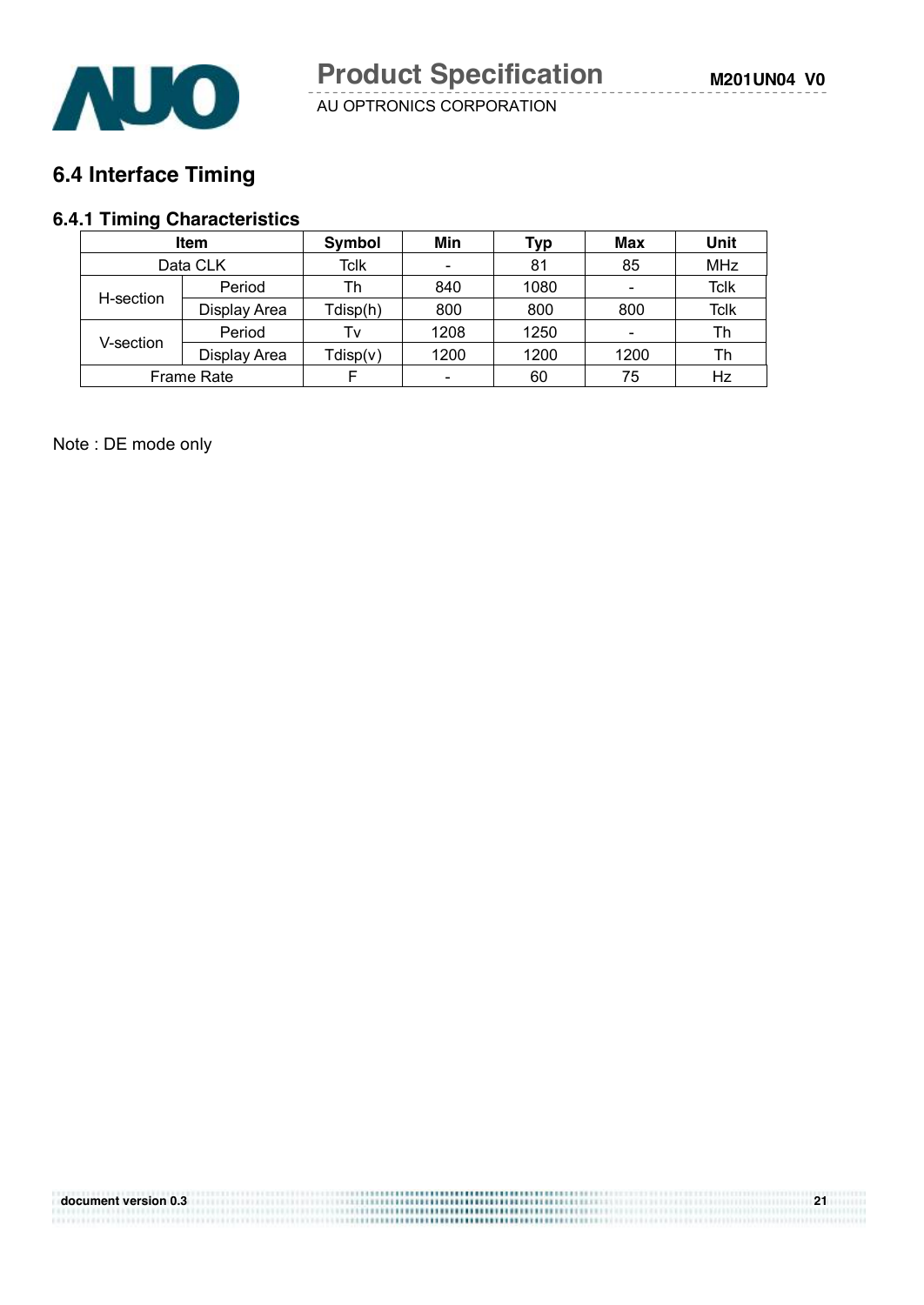

**document version 0.3 22** 

AU OPTRONICS CORPORATION

#### **6.4.2 Timing Digram**



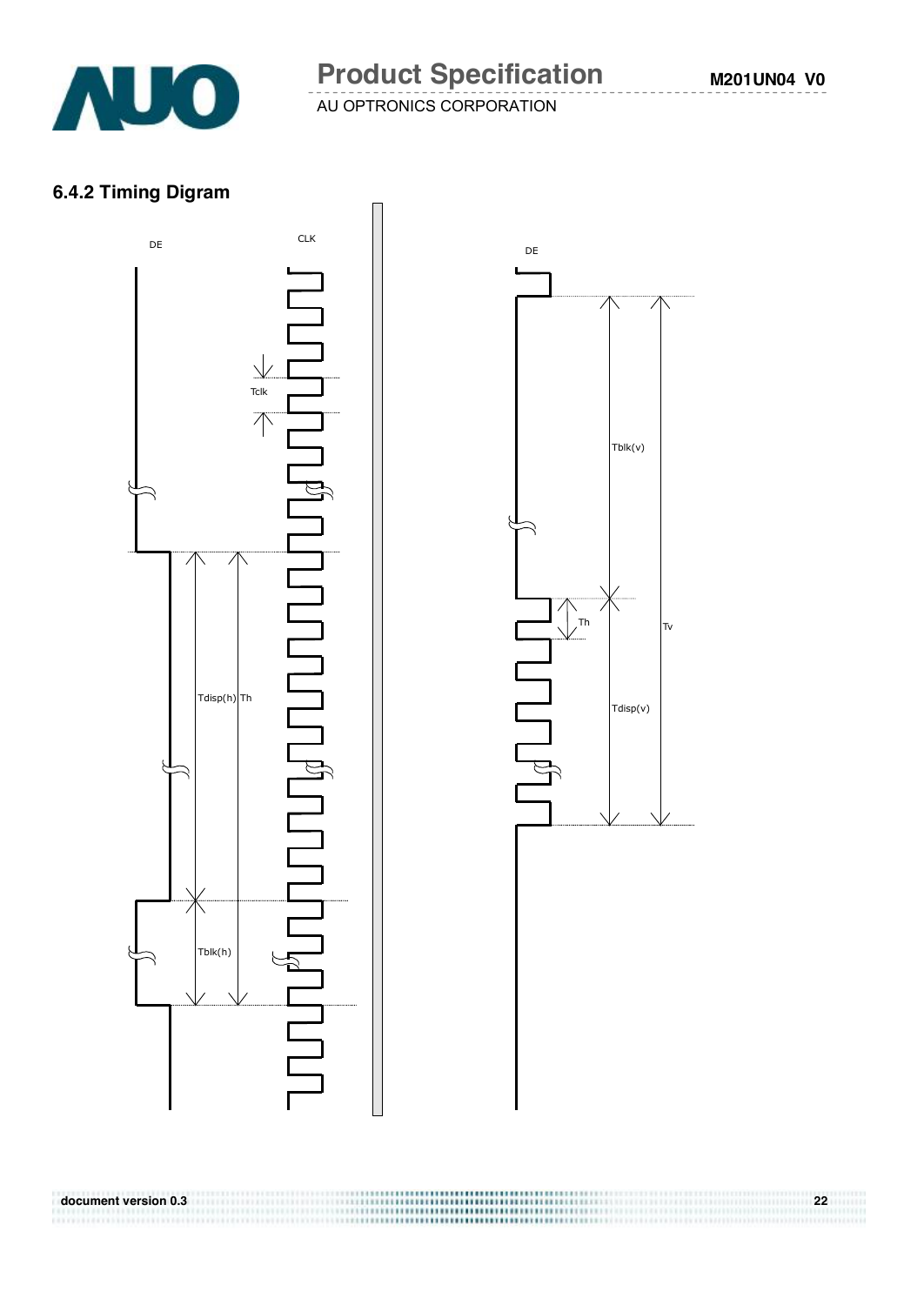

### **6.5 Power ON/OFF Sequence**

VDD power and lamp on/off sequence is as follows. Interface signals are also shown in the chart. Signals from any system shall be Hi-Z state or low level when VDD is off.



#### **Power Sequence Timing**

| <b>Parameter</b> |      | <b>Value</b>             | <b>Unit</b> |      |
|------------------|------|--------------------------|-------------|------|
|                  | Min. | Typ.                     | Max.        |      |
| T <sub>1</sub>   | 0.5  |                          | 10          | [ms] |
| T <sub>2</sub>   | 0.5  | 40                       | 50          | [ms] |
| T <sub>3</sub>   | 200  |                          | -           | [ms] |
| T <sub>4</sub>   | 200  | $\overline{\phantom{0}}$ |             | [ms] |
| T <sub>5</sub>   | 0.5  | 16                       | 50          | [ms] |
| T <sub>6</sub>   |      |                          | 100         | [ms] |
| T7               | 1000 | -                        |             | [ms] |

..................................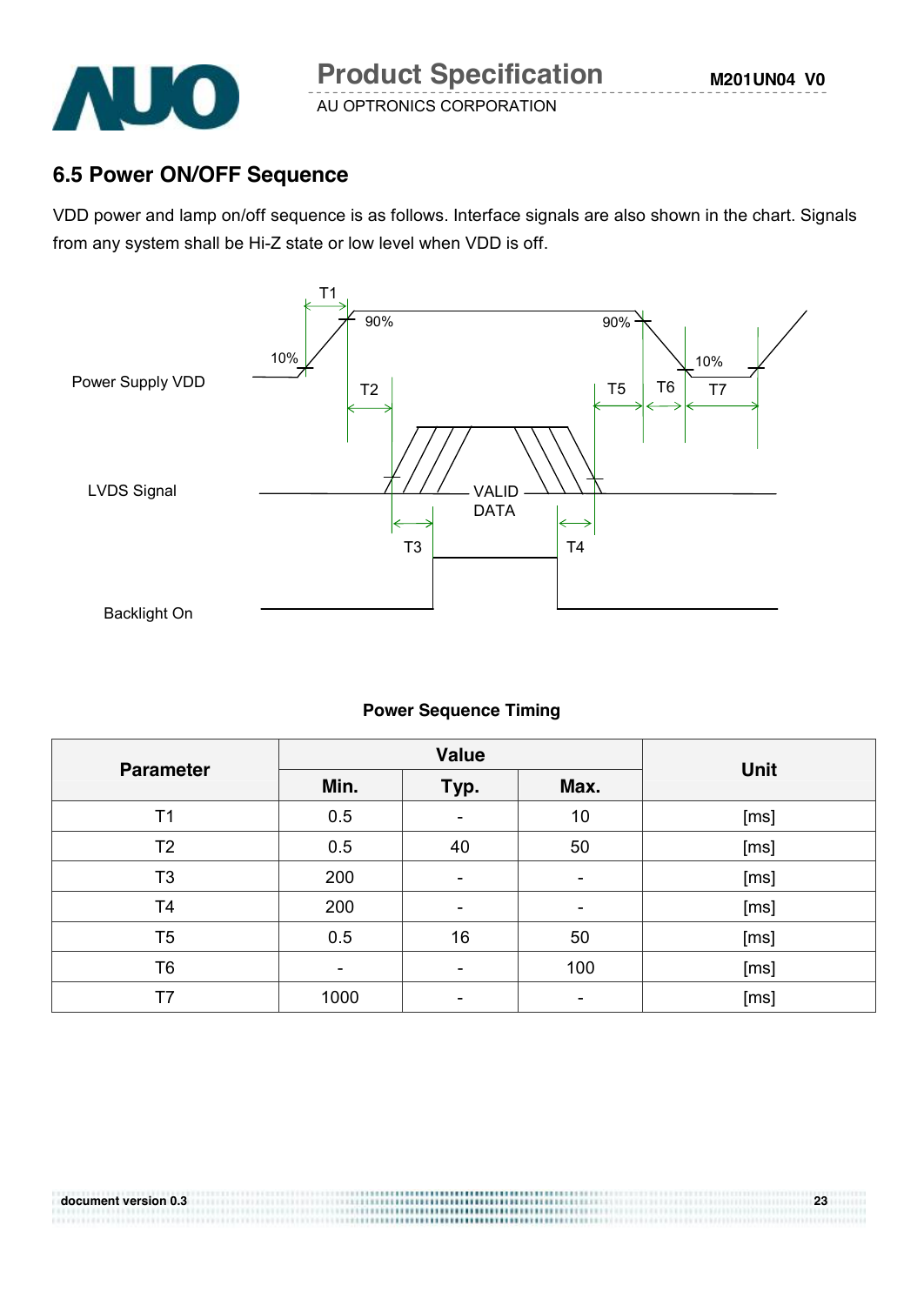

### **7. Connector & Pin Assignment**

Physical interface is described as for the connector on module.These connectors are capable of accommodating the following signals and will be following components.

### **7.1 TFT LCD Module**

#### **7.1.1 Connector**

| Connector Name / Designation      | Interface Connector / Interface card                                |
|-----------------------------------|---------------------------------------------------------------------|
| Manufacturer                      | JAE or compatible                                                   |
| <b>Type Part Number</b>           | FI-XB30SSL-HF15                                                     |
| <b>Mating Housing Part Number</b> | FI-X30HL-T (Locked Type)<br>FI-X30S-H (Unlocked Type) or equivalent |

#### **7.1.2 Pin Assignment**

| Pin#            | <b>Signal Name</b> | Pin#           | <b>Signal Name</b> |
|-----------------|--------------------|----------------|--------------------|
| 1               | RxOIN0-            | $\overline{2}$ | RxOIN0+            |
| 3               | RxOIN1-            | $\overline{4}$ | RxOIN1+            |
| 5               | RxOIN2-            | 6              | RxOIN2+            |
| $\overline{7}$  | <b>GND</b>         | 8              | RxOCLKIN-          |
| 9               | RxOCLKIN+          | 10             | RxOIN3-            |
| 11              | RxOIN3+            | 12             | RxEIN0-            |
| 13              | RxEIN0+            | 14             | <b>GND</b>         |
| 15 <sub>1</sub> | RxEIN1-            | 16             | RxEIN1+            |
| 17              | <b>GND</b>         | 18             | RxEIN2-            |
| 19              | RxEIN2+            | 20             | <b>RXECLKIN-</b>   |
| 21              | RxECLKIN+          | 22             | RxEIN3-            |
| 23              | RxEIN3+            | 24             | <b>GND</b>         |
| 25              | NC                 | 26             | <b>NC</b>          |
| 27              | <b>NC</b>          | 28             | <b>VCC</b>         |
| 29              | <b>VCC</b>         | 30             | <b>VCC</b>         |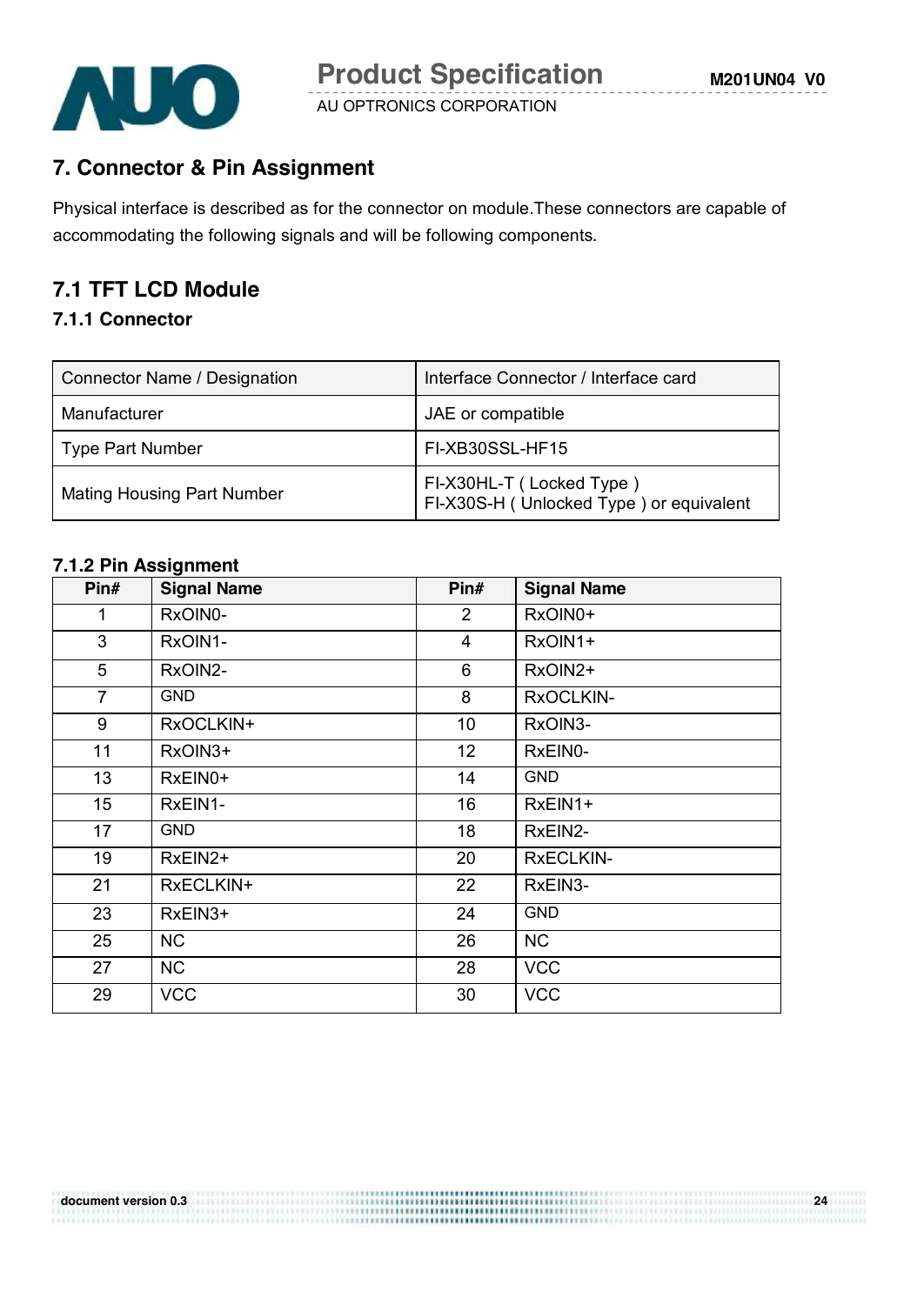

## **7.2 Backlight Unit**

Physical interface is described as for the connector on module. These connectors are capable of accommodating the following signals and will be following components.

| <b>Connector Name / Designation</b> | Lamp Connector / Backlight lamp |  |  |
|-------------------------------------|---------------------------------|--|--|
| Manufacturer                        | YEON HO                         |  |  |
| <b>Type Part Number</b>             | 35001HS-02L                     |  |  |
| <b>Mating Type Part Number</b>      | 35001WR-02LP or equivalent      |  |  |

#### **7.2.1 Signal for Lamp connector**

|       | Connector No. | Pin No.         | Input            | Color             | Function              |
|-------|---------------|-----------------|------------------|-------------------|-----------------------|
| Upper | CN1           |                 | Hot1             | Blue              | High Voltage (Lamp 1) |
|       |               |                 | Cold1            | <b>Black</b>      | Low Voltage (Lamp 1)  |
|       |               |                 | Hot <sub>2</sub> | Pink              | High Voltage (Lamp 2) |
|       |               | CN <sub>2</sub> | ົ                | Cold <sub>2</sub> | White                 |

|       | Connector No. | Pin No. | Input            | Color        | <b>Function</b>       |
|-------|---------------|---------|------------------|--------------|-----------------------|
| Lower | CN3           |         | Hot1             | <b>Blue</b>  | High Voltage (Lamp 3) |
|       |               |         | Cold1            | <b>Black</b> | Low Voltage (Lamp 3)  |
|       | CN4           |         | Hot <sub>2</sub> | Pink         | High Voltage (Lamp 4) |
|       |               | ◠       | Cold2            | White        | Low Voltage (Lamp 4)  |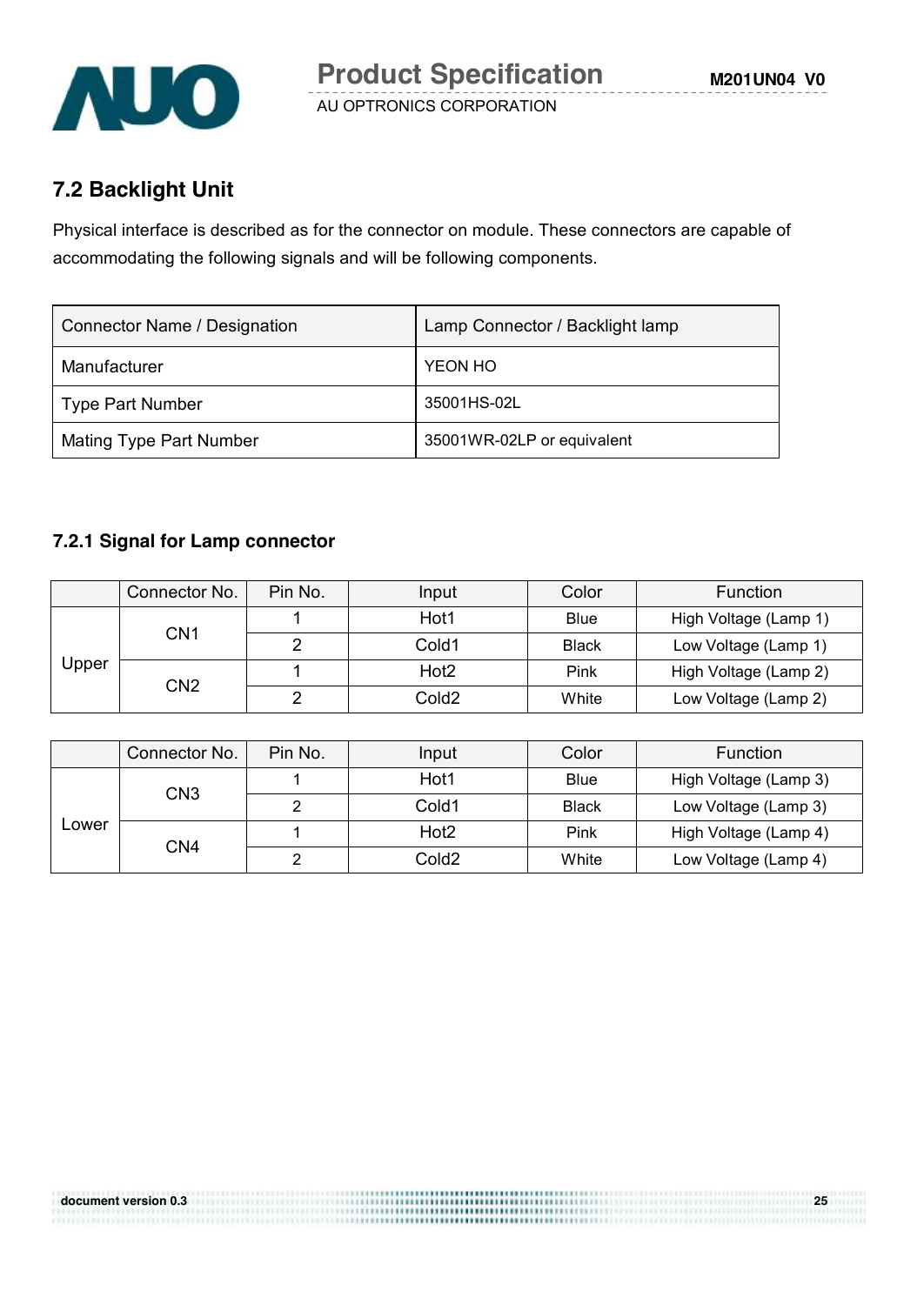

#### **8. Reliability Test**

Environment test conditions are listed as following table.

| <b>Items</b>                             | <b>Required Condition</b>                                                                                                      | <b>Note</b>    |
|------------------------------------------|--------------------------------------------------------------------------------------------------------------------------------|----------------|
| Temperature Humidity Bias (THB)          | Ta= $50^{\circ}$ C, 80%RH, 300 hours                                                                                           |                |
| High Temperature Operation (HTO)         | Ta= $50^{\circ}$ C, $50\%$ RH, 300 hours                                                                                       |                |
| Low Temperature Operation (LTO)          | Ta= $0^{\circ}$ C, 300 hours                                                                                                   |                |
| High Temperature Storage (HTS)           | Ta= $60^{\circ}$ C, 300 hours                                                                                                  |                |
| Low Temperature Storage (LTS)            | Ta= $-20^{\circ}$ C, 300 hours                                                                                                 |                |
| <b>Vibration Test</b><br>(Non-operation) | Acceleration: 1.5 G<br>Wave: Random<br>Frequency: 10 - 200 - 10 Hz<br>Sweep: 30 Minutes each Axis (X, Y, Z)                    |                |
| <b>Shock Test</b><br>(Non-operation)     | Acceleration: 50 G<br>Wave: Half-sine<br>Active Time: 20 ms<br>Direction: $\pm X$ , $\pm Y$ , $\pm Z$ (one time for each Axis) |                |
| Drop Test                                | Height: 60 cm, package test                                                                                                    |                |
| Thermal Shock Test (TST)                 | -20°C/30min, 60°C/30min, 100 cycles                                                                                            | 1              |
| On/Off Test                              | On/10sec, Off/10sec, 30,000 cycles                                                                                             |                |
|                                          | Contact Discharge: ± 8KV, 150pF(330Ω) 1sec,<br>8 points, 25 times/ point.                                                      | $\overline{2}$ |
| ESD (ElectroStatic Discharge)            | Air Discharge: $\pm$ 15KV, 150pF(330 $\Omega$ ) 1sec<br>8 points, 25 times/ point.                                             |                |
| <b>Altitude Test</b>                     | Operation: 10,000 ft<br>Non-Operation: 30,000 ft                                                                               |                |

- Note 1: The TFT-LCD module will not sustain damage after being subjected to 100 cycles of rapid temperature change. A cycle of rapid temperature change consists of varying the temperature from -20 $\degree$  to 60 $\degree$ C, and back again. Power is not applied during the test. After temperature cycling, the unit is placed in normal room ambient for at least 4 hours before power on.
- Note 2: According to EN61000-4-2, ESD class B: Some performance degradation allowed. No data lost. Self-recoverable. No hardware failures.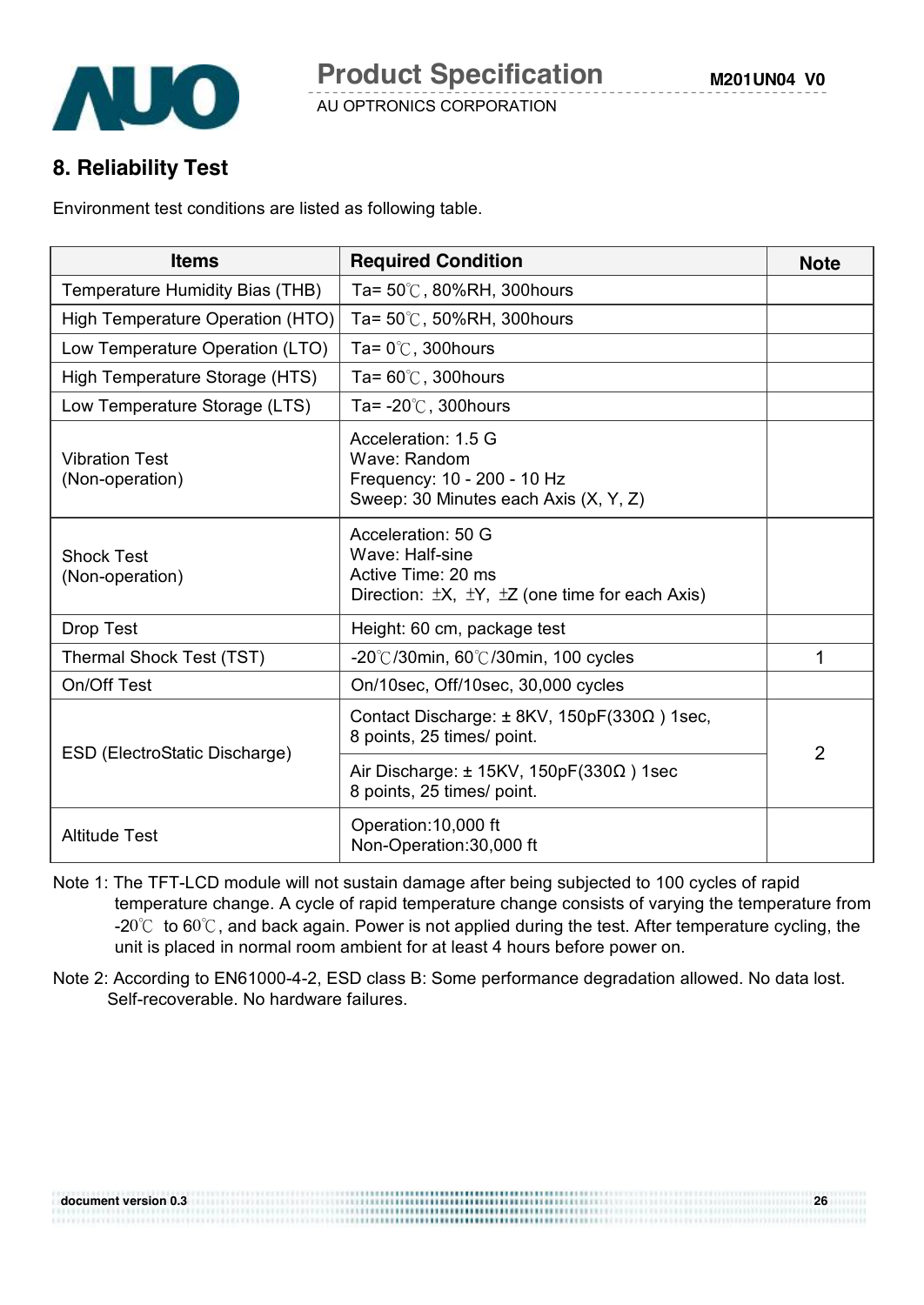

**M201UN04 V0**

AU OPTRONICS CORPORATION

# **9. Shipping Label**

The shipping label format is shown as below.



**document version 0.3 27**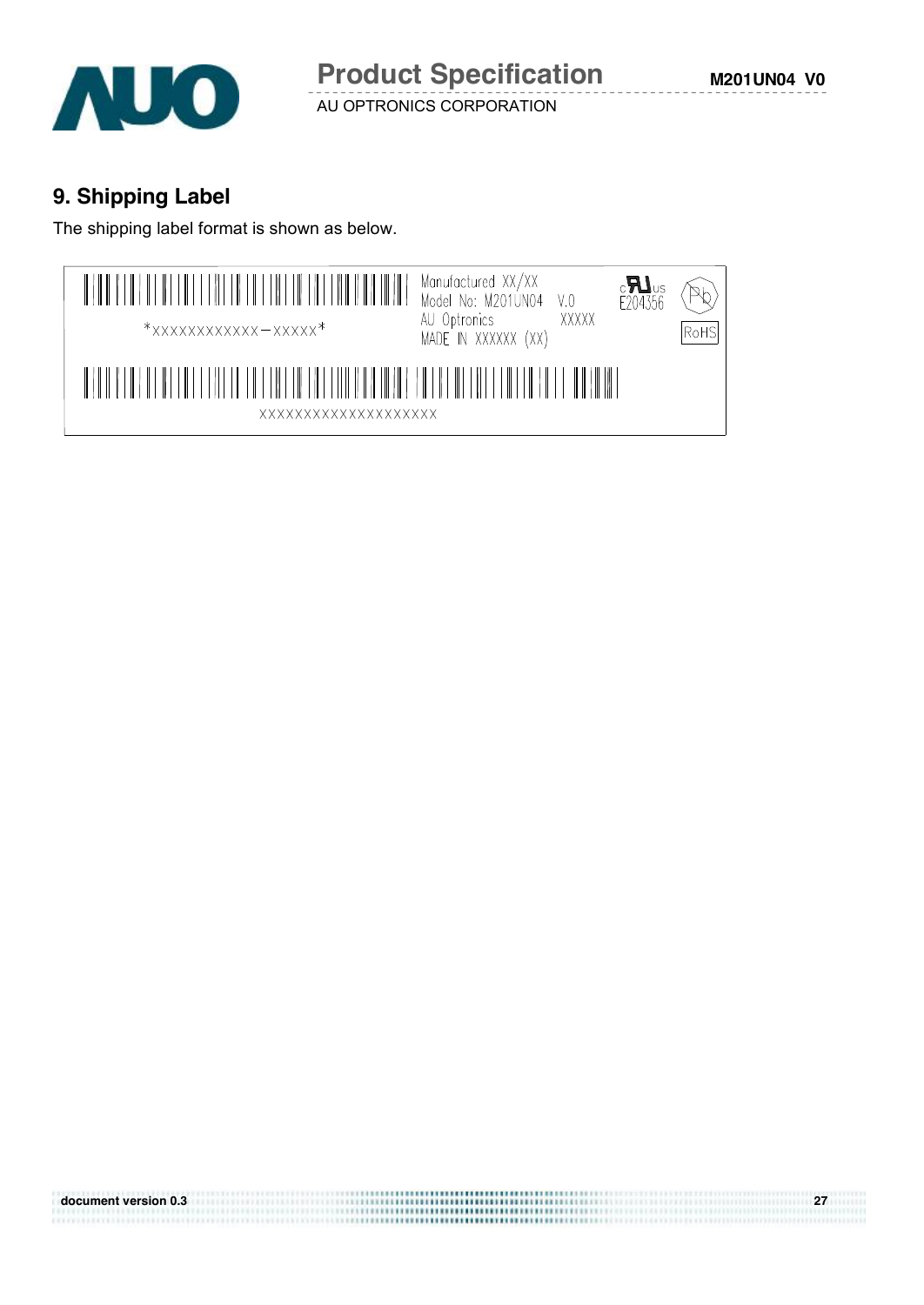

AU OPTRONICS CORPORATION **Product Specification** 

**M201UN04 V0**

### **10. Mechanical Characteristics**